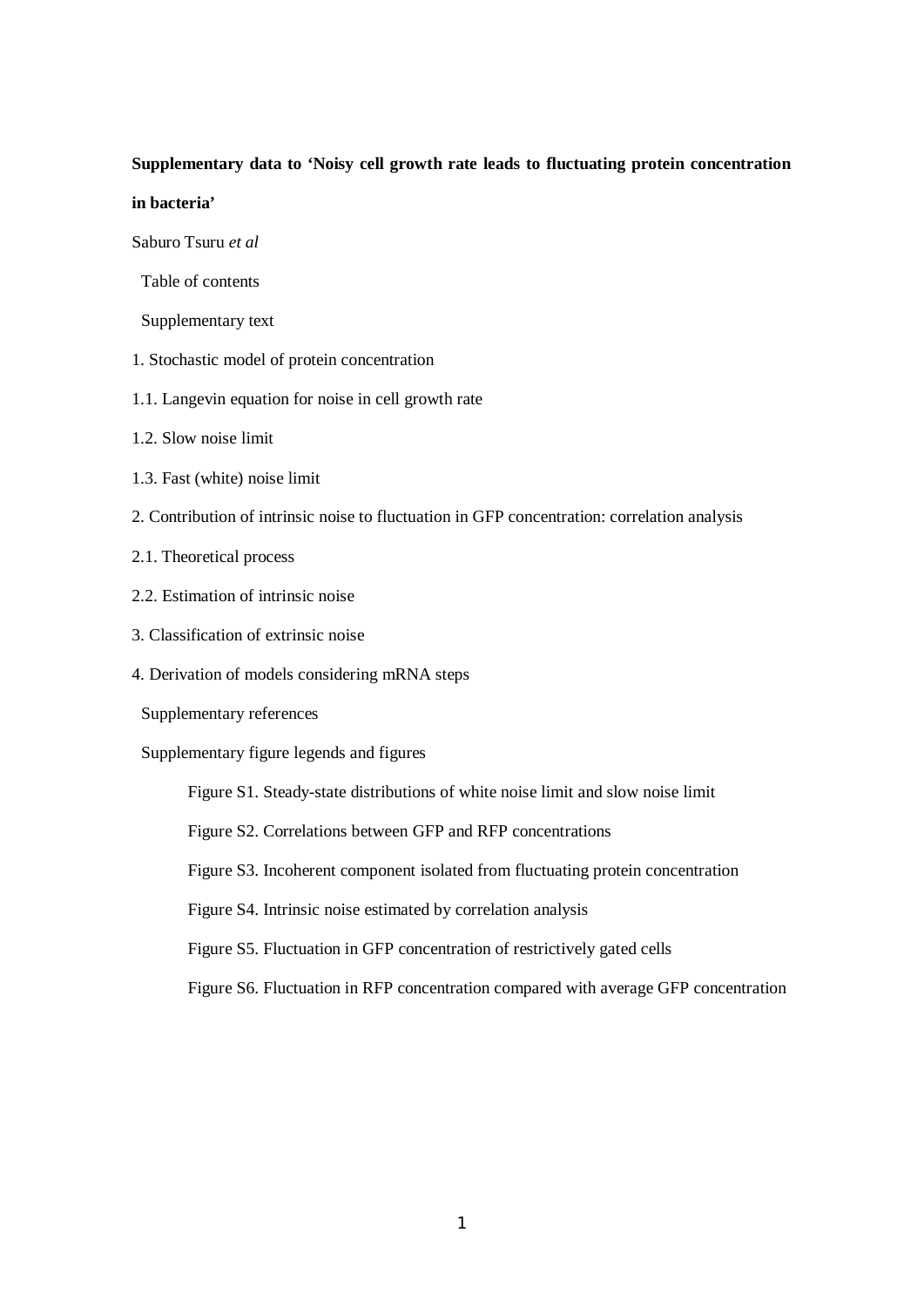### **Supplementary text**

#### **1. Stochastic model of protein concentration**

#### *1.1. Langevin equation for noise in cell growth rate*

Considering the noise in the cell growth rate, we propose the following Langevin equation:

$$
\frac{dx}{dt} = k_x - (\mu_0 + \sqrt{D_\mu} \eta_\mu(t))x + \sqrt{b\mu_0\langle x \rangle} \eta_{x,\text{int}}(t) + \langle x \rangle \sqrt{c'\mu_0} \eta_{\text{ext}}(t)
$$
(S1.1)

$$
\langle \eta_{\mu}(t) \rangle = 0 \tag{S1.2}
$$

, where  $\eta_{\mu}(t)$  and  $D_{\mu}$  (h<sup>-1</sup>) represent noise in the cell growth rate and its diffusion coefficient, respectively. Because noise in the cell growth rate influences the dynamics of protein concentration in a multiplicative manner,  $\sqrt{D_\mu} \eta_\mu(t) x$ , similar to the unspecified extrinsic noise,  $\langle x \rangle \sqrt{c' \mu_0} \eta_{ext}(t)$ , a high protein concentration can cause noise large enough to form a constant fluctuation. In this case, the coefficient of extrinsic noise  $c'$  represents the summed contributions of sources other than noise in the cell growth rate. According to this theoretical feature, noise in the cell growth rate can be categorized as extrinsic noise. To elucidate the contribution of cell growth rate to protein concentration, noise in the cell growth rate was further investigated by simplifying equation (S1.1) as follows:

$$
\frac{\mathrm{d}x}{\mathrm{d}t} = k_x - \left(\mu_0 + \sqrt{D_\mu} \eta_\mu(t)\right) x \tag{S2}
$$

Fast and slow time dependency of  $\eta_{\mu}(t)$  was considered in the evaluation of fluctuation in protein concentration ( $CV_x$ ) using the white and slow noise limits, respectively. The two approaches ultimately resulted in equivalent conclusions for a steady state.

#### *1.2. Slow noise limit*

Cell growth rate at a steady state was studied by the following simple static theoretical procedure, known as the slow noise limit. First, we assumed that cell growth rate remains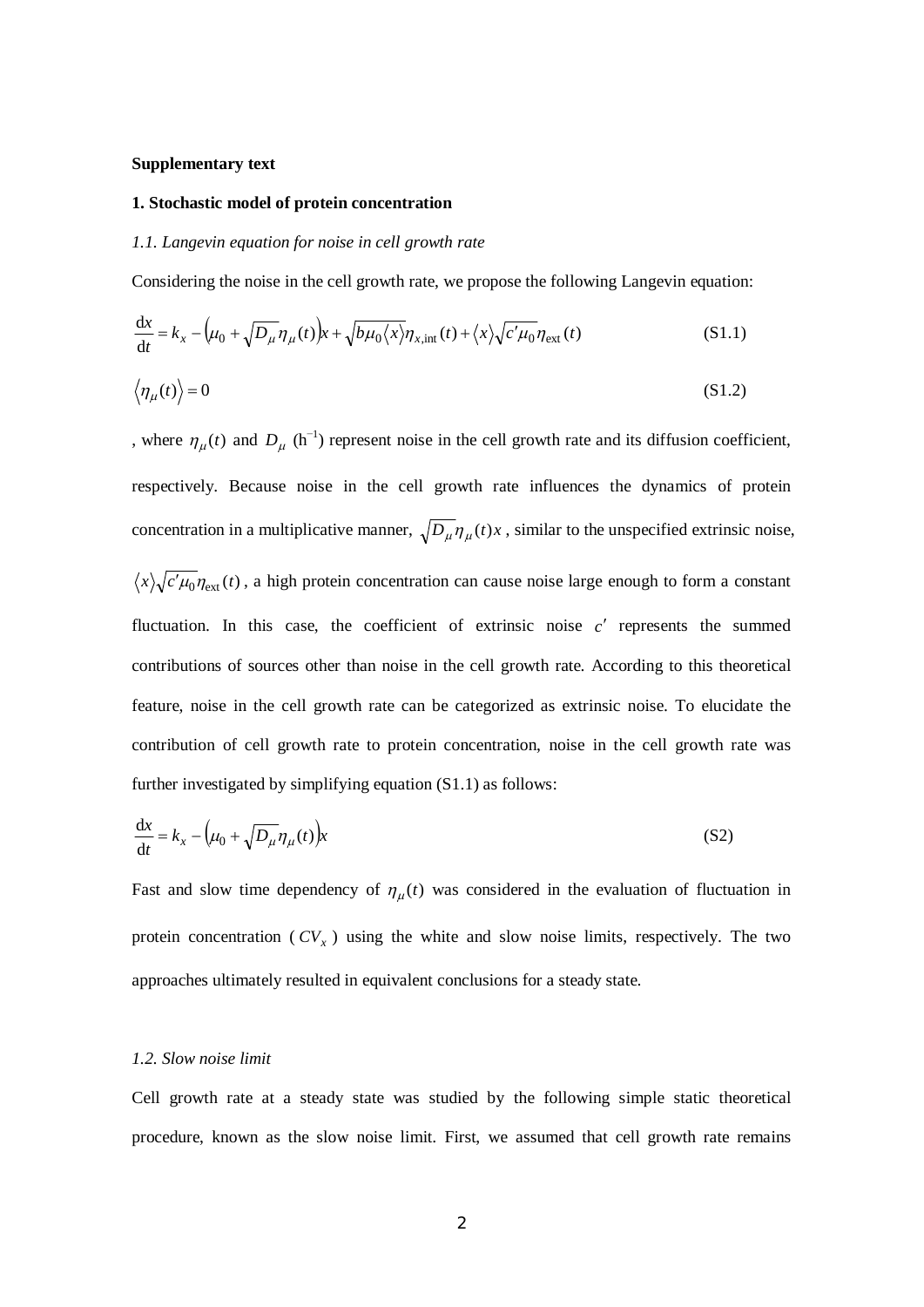constant within a generation but fluctuates at the time of every cell division. The Langevin equation for the *i*th cell or the *i*th generation can be transcribed as follows:

$$
\frac{\mathrm{d}x_i(t)}{\mathrm{d}t} = k_x - \left(\mu_0 + \sqrt{D_\mu} \eta_{\mu_i}(t)\right) x_i(t)
$$
\n(S3)

Second, cell growth rate is constant for the *i*th cell or the *i*th generation but varies among individual cells or generations:

$$
\mu_0 + \sqrt{D_\mu} \eta_{\mu_i}(t) = \mu_i \tag{S4}
$$

At a steady state, protein concentration of the *i*th cell or the *i*th generation can be calculated from equations (S3) and (S4).

$$
x_i = \frac{k_x}{\mu_i} \tag{S5}
$$

Evidently, protein concentration is inversely proportional to cell growth rate.

In addition, the cell growth rate shows a Gaussian distribution  $\hat{P}(\mu_i)$  (equation S6) is presumed, according to the similar distribution observed in the microscopic experiments (figure 5(c)).

$$
\hat{P}(\mu_i) = \frac{1}{\sqrt{2\pi\sigma_\mu^2}} \exp\left[-\frac{(\mu_i - \mu_0)^2}{2\sigma_\mu^2}\right]
$$
\n(S6)

, where  $\mu_0$  and  $\sigma_\mu^2$  represent the average cell growth rate and variance, respectively. The  $CV_\mu$ 

of the distribution is  $\mu_0$  $\frac{\sigma_{\mu}}{\sigma}$ , which was observed to be 13% in our experiments (figure 5).

The steady-state distribution of protein concentration,  $P(x_i)$ , was then constructed by combining equations (S5) and (S6):

$$
P(x_i) = \hat{P}(\mu_i) \frac{d\mu_i}{dx_i} = \frac{k_x}{x_i^2} \frac{1}{\sqrt{2\pi\sigma_{\mu}^2}} \exp\left[-\frac{\left(\frac{k_x}{x_i} - \mu_0\right)^2}{2\sigma_{\mu}^2}\right]
$$
(S7)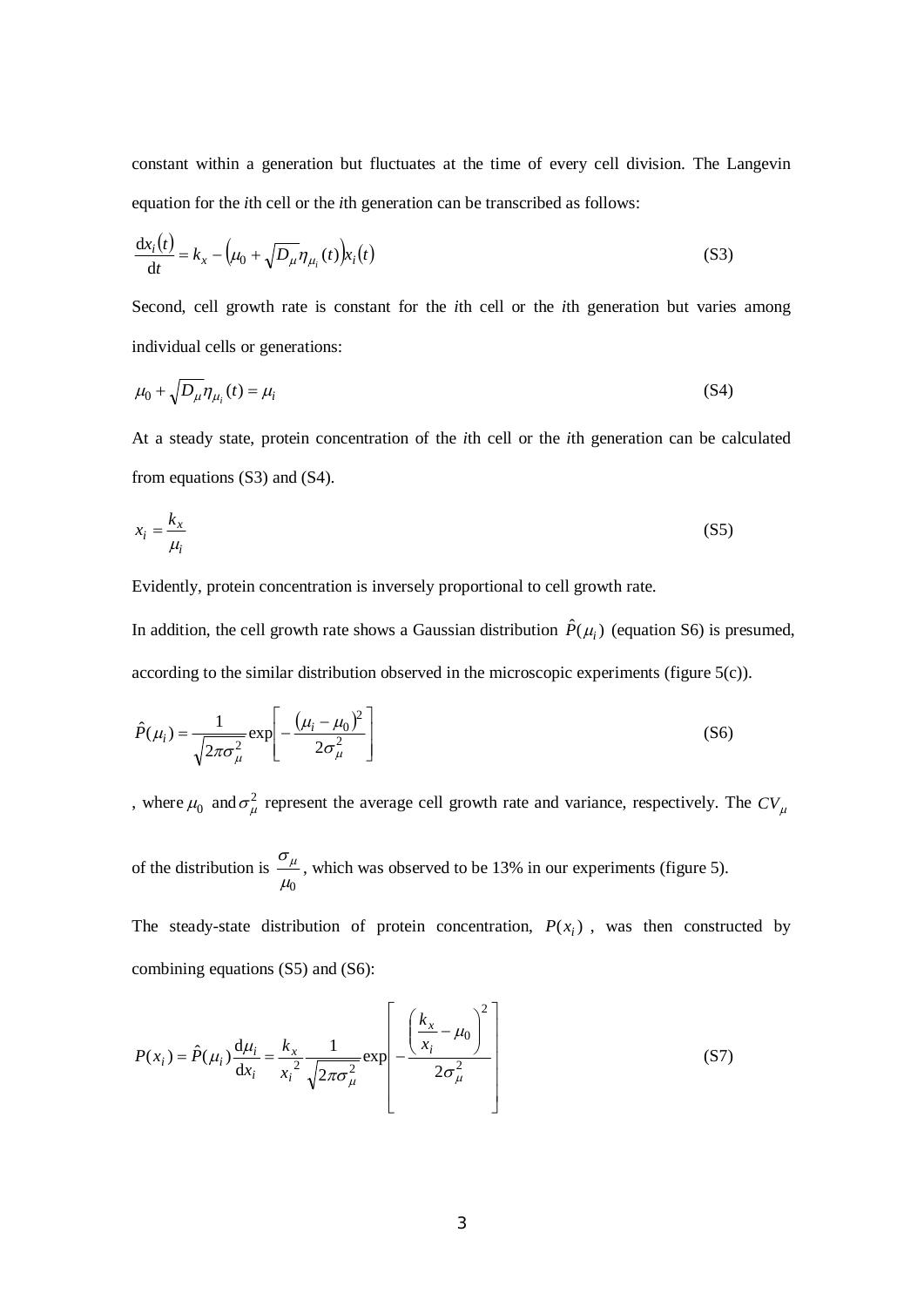, where *i*  $x_i$  $d\mu_i$  $\frac{dx_i}{dx}$  was calculated from equation (S5). The distribution of protein concentration was numerically reconstructed from the only noise in the cell growth rate using equation (S7) with experimentally determined parameters: 0.11 a.u. for  $k_x$ , 0.35 h<sup>-1</sup> for  $\mu_0$  and 0.046 h<sup>-1</sup> for  $\sigma_\mu$ (figure 6). The distribution showed a fluctuation ( $CV<sub>x</sub>$ ) of 14%, independent of protein concentration  $k<sub>x</sub>$ , as schematically interpreted in figure 6. The distribution of cell growth rate is inversely transformed into the distribution of protein concentration (figure 6, arrows).

## *1.3. Fast (white) noise limit*

On the other hand, cell growth rate at a steady state possibly fluctuates frequently within a generation, which can be considered as white noise.

$$
\langle \eta_{\mu}(t)\eta_{\mu}(t')\rangle = 2\delta(t-t')
$$
 (S8)

Here, noise in cell growth rate is charged with  $\sqrt{\frac{-\mu}{\ln[2]\mu_0}}$  $\frac{D_{\mu}}{5.1}$  without relaxation and its corresponding value is  $CV_{\mu}$ , the value of which was 13% from microscopic observation. Assigning 0.35 h<sup>-1</sup> to  $\mu_0$ , we obtained  $D_\mu$  as 0.0018 h<sup>-1</sup>. We transform the Langevin model (equation S3) to the Fokker-Planck equation to determine the dynamics of the distribution [9].

$$
\frac{\partial P(x,t)}{\partial t} = \frac{\partial}{\partial x} \left[ \left( \mu_0 - D_\mu \right) \left( x - \frac{k_x}{\mu_0 - D_\mu} \right) P(x,t) \right] + \frac{\partial^2}{\partial x^2} \left[ D_\mu x^2 P(x,t) \right] \tag{S9}
$$

The steady-state distribution is given as follows (figure S1, broken line):

$$
P(x) = \frac{C}{\frac{1 + \frac{\mu_0}{D_\mu}}{x}} \exp\left[-\frac{k_x}{xD_\mu}\right]
$$
(S10)

Temporal changes in statistical moments are calculated as follows: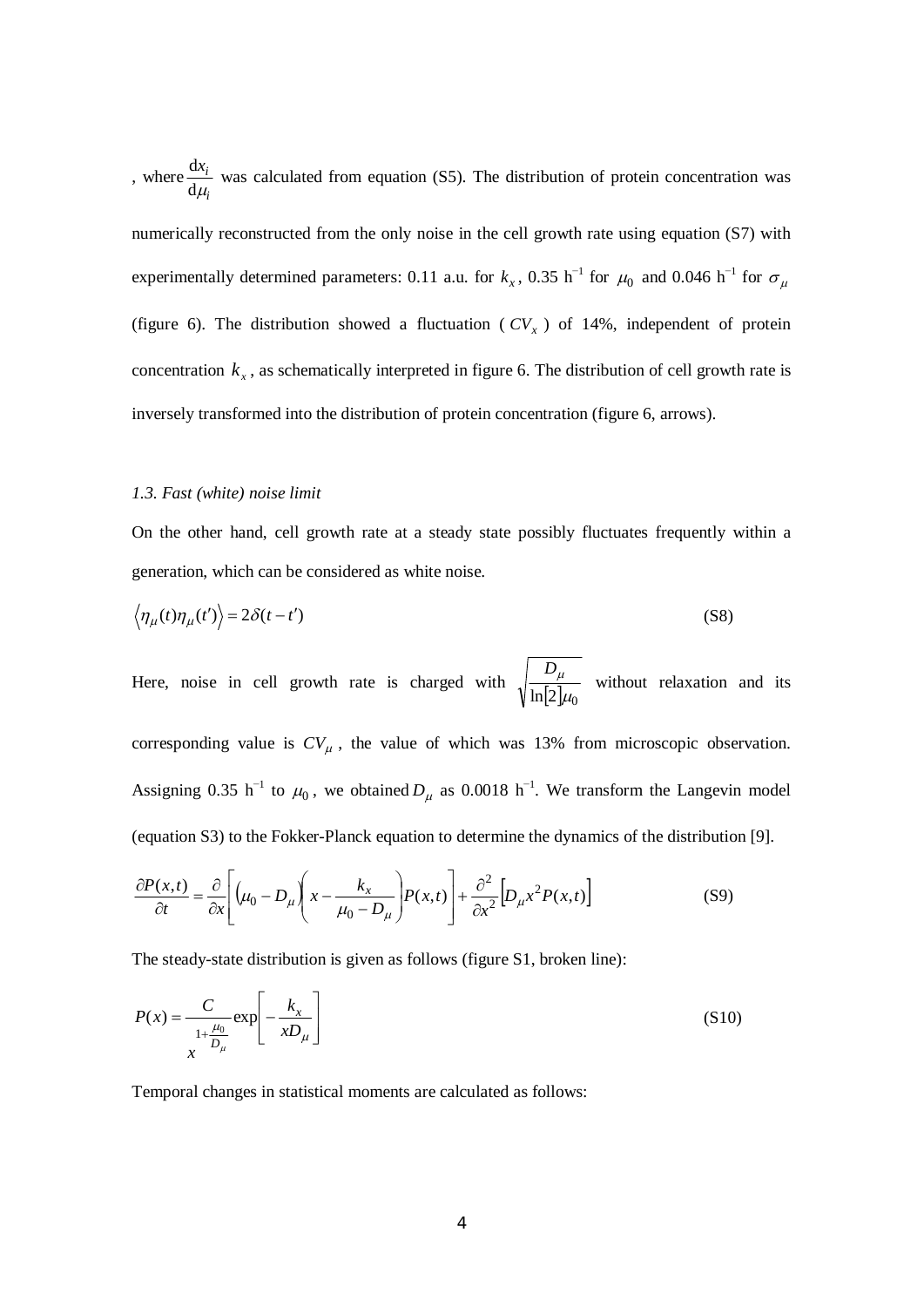$$
\frac{d\langle x \rangle}{dt} = -\left(\mu_0 - D_\mu\right) \left(\langle x \rangle - \frac{k_x}{\mu_0 - D_\mu}\right) \tag{S11.1}
$$

$$
\frac{d\langle x^2 \rangle}{dt} = -2(\mu_0 - 2D_\mu)\langle x^2 \rangle + 2k_x \langle x \rangle
$$
 (S11.2)

, where  $\langle x \rangle = \int_{-\infty}^{\infty} xP(x,t)dx$  and  $\langle x^2 \rangle = \int_{-\infty}^{\infty} x^2 P(x,t)dx$ .

The solutions at a steady state are solved analytically as follows:

$$
\langle x \rangle = \frac{k_x}{\mu_0 - D_\mu} \tag{S12.1}
$$

$$
\left\langle x^2 \right\rangle = \frac{k_x \langle x \rangle}{\mu_0 - 2D_\mu} \tag{S12.2}
$$

The  $CV_\mu$  of protein concentration at a steady state is solved as follows:

$$
CV_x = \frac{\sigma_x}{\langle x \rangle} = \frac{\sqrt{\langle x^2 \rangle - \langle x \rangle^2}}{\langle x \rangle} = \sqrt{\frac{D_\mu}{\mu_0 - 2D_\mu}}
$$
(S13)

It is implied that the *CV* of protein concentration remains constant regardless of its mean. We plotted the distribution of protein concentration using equation (S13) with experimentally determined parameters: 0.11 a.u. for  $k_x$ , 0.35 h<sup>-1</sup> for  $\mu_0$  and 0.046 h<sup>-1</sup> for  $\sigma_\mu$  (figure S1). The *CV* of the protein concentration turned to be 7.4%, which was 53% of that determined using the slow noise limit. Compared with the slow noise limit, the white noise limit makes a slightly smaller contribution to the fluctuation in protein concentration. Nevertheless, it does not change the large contribution of noise in cell growth rate to the fluctuation in cellular protein concentration at dozens of percent of total extrinsic noise (figure 7(a) and (b)).

### **2. Contribution of intrinsic noise to fluctuation in GFP concentration: correlation analysis**

## *2.1 Theoretical process*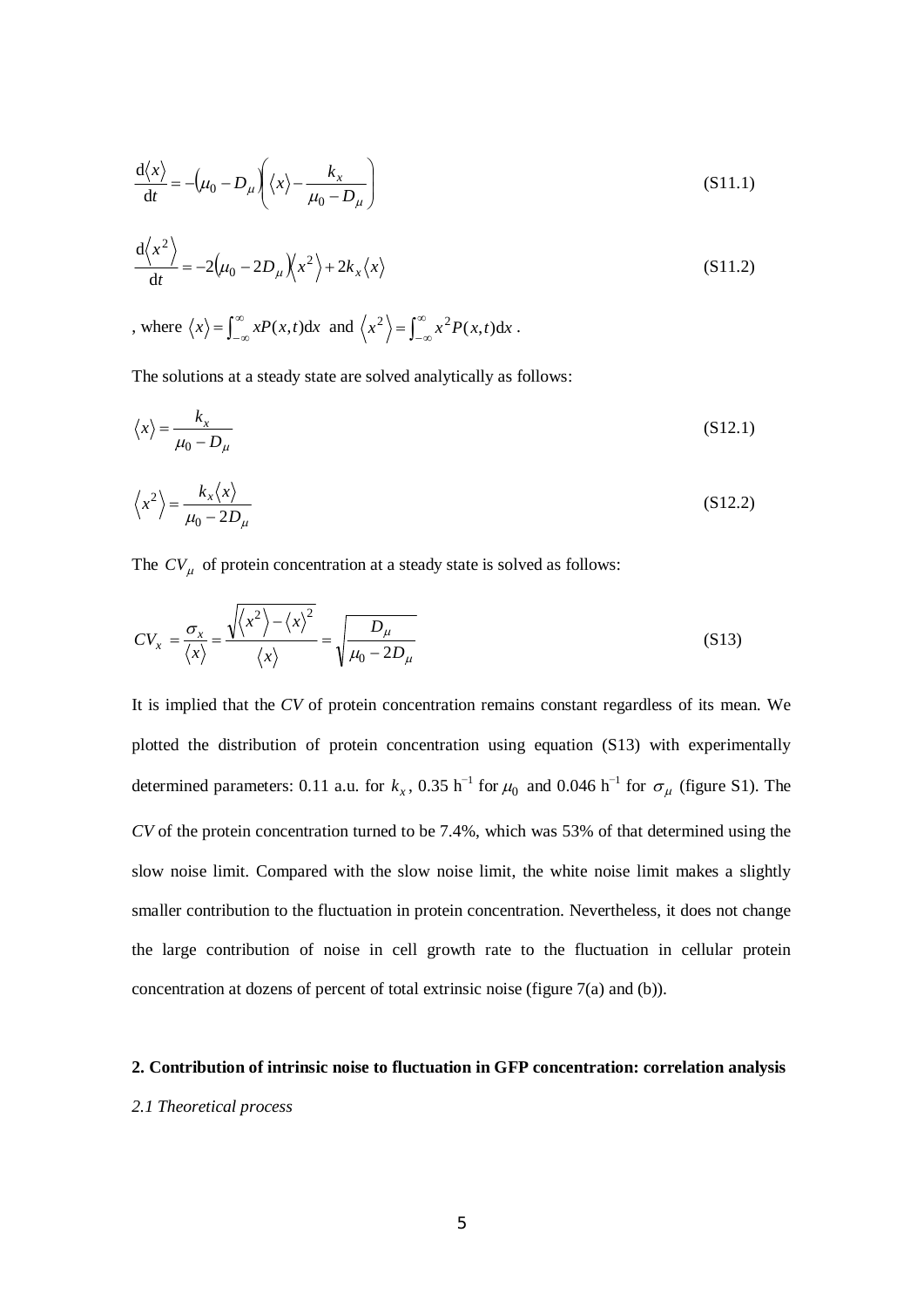We evaluated the intrinsic noise of GFP from the correlation between GFP and RFP concentrations [4]. We devised a theoretical procedure to extract the incoherent component (intrinsic noise) between GFP and RFP in the genetic circuit. As GFP was downstream of RFP, the fluctuation of RFP could be transmitted to that of GFP [8]. However, the propagation of noise, including transmitted noises (intrinsic and extrinsic), from upstream to downstream, was negligible owing to the full induction by IPTG [8]. As shown in equation (A1), Langevin equations for cellular concentration of GFP (x) and for RFP (y) are formulated in an identical fashion as follows:

$$
\frac{\mathrm{d}x}{\mathrm{d}t} = k_x - \mu_0 x + \sqrt{D_{x,\text{int}}} \eta_{x,\text{int}}(t) + \sqrt{D_{x,\text{ext}}} \eta_{\text{ext}}(t) \tag{S14.1}
$$

$$
\frac{dy}{dt} = k_y - \mu_0 y + \sqrt{D_{y,\text{int}}} \eta_{y,\text{int}}(t) + \sqrt{D_{y,\text{ext}}} \eta_{\text{ext}}(t)
$$
\n(S14.2)

, where  $\eta_{x,\text{int}}(t)$  and  $\eta_{y,\text{int}}(t)$  represent intrinsic noise (incoherent component) of GFP and RFP, respectively  $\eta_{ext}(t)$  and represents extrinsic noise (coherent component) shared by both proteins. The white noise limit for each noise and the diffusion constant are set similarly, as described previously:

$$
\langle \eta_j(t) \rangle = 0 \tag{S15.1}
$$

$$
\langle \eta_j(t)\eta_j(t') \rangle = 2\delta(t - t') \ \ j \in \text{int}, \text{ext}
$$
\n(S15.2)

$$
D_{l, \text{int}} = b\mu_0 \langle l \rangle \tag{S16.1}
$$

$$
D_{l, \text{ext}} = c\mu_0 \langle l \rangle^2 \ l \in x, \, y \tag{S16.2}
$$

Substituting equations (S16.1) and (S16.2) in equations (S14.1) and (S14.2) results in the following equations:

$$
\frac{dx}{dt} = k_x - \mu_0 x + \sqrt{b\mu_0 \langle x \rangle} \eta_{x,\text{int}}(t) + \langle x \rangle \sqrt{c\mu_0} \eta_{\text{ext}}(t)
$$
\n(S17.1)

$$
\frac{dy}{dt} = k_y - \mu_0 y + \sqrt{b\mu_0 \langle y \rangle} \eta_{y,\text{int}}(t) + \langle y \rangle \sqrt{c\mu_0} \eta_{\text{ext}}(t)
$$
\n(S17.2)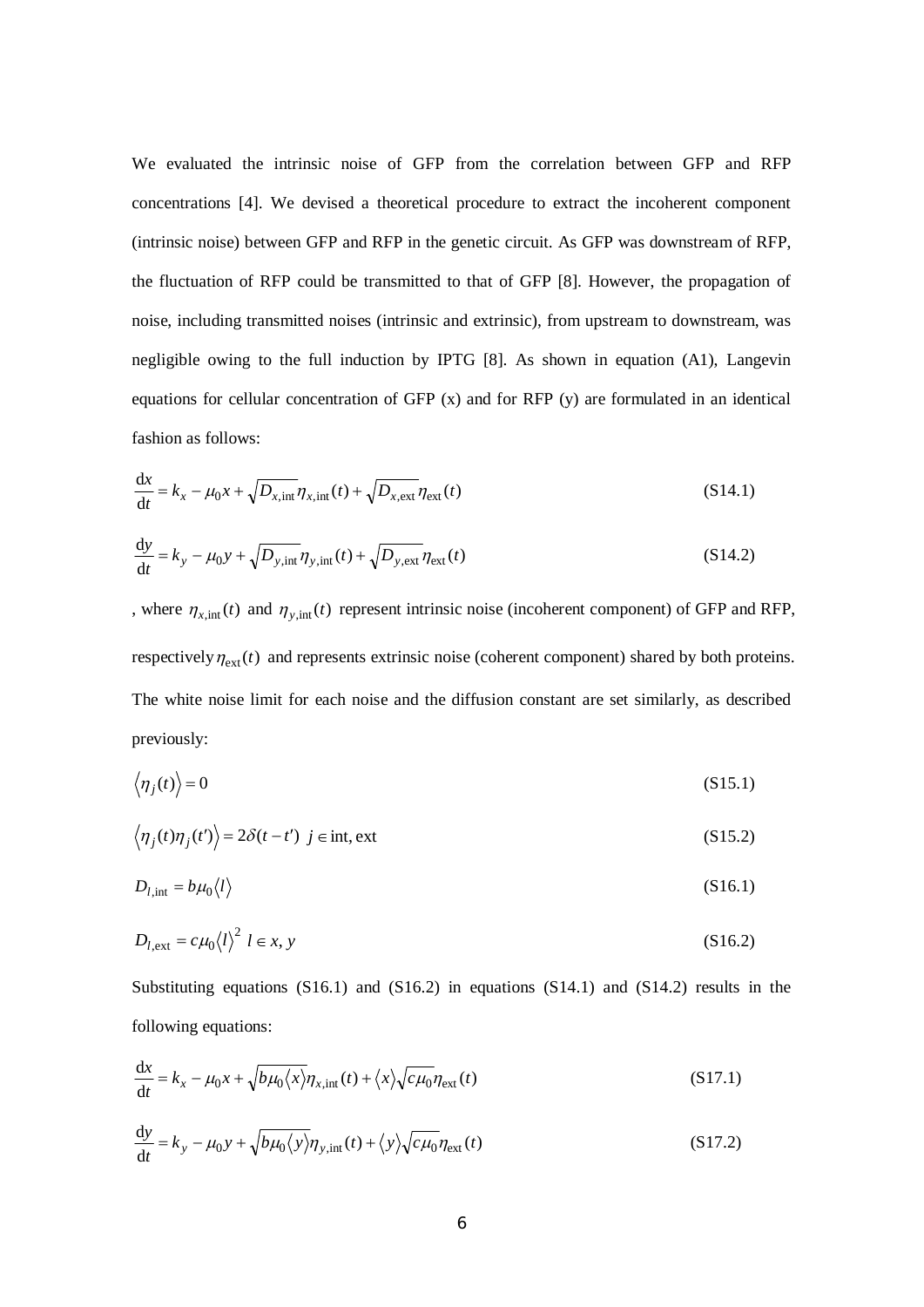, where the contribution from intrinsic noise to *CV* is calculated as follows:

$$
CV_{l, \text{int}} = \sqrt{\frac{b}{\langle l \rangle}} \ l \in x, y \tag{S18}
$$

The protein concentration is normalized by its average:

$$
\frac{d}{dt}\frac{x}{\langle x \rangle} = \frac{k_x}{\langle x \rangle} - \mu_0 \frac{x}{\langle x \rangle} + \sqrt{\frac{b\mu_0}{\langle x \rangle}} \eta_{x,\text{int}}(t) + \sqrt{c\mu_0} \eta_{\text{ext}}(t)
$$
\n(S19.1)

$$
\frac{d}{dt}\frac{y}{\langle y \rangle} = \frac{k_y}{\langle y \rangle} - \mu_0 \frac{y}{\langle y \rangle} + \sqrt{\frac{b\mu_0}{\langle y \rangle}} \eta_{y, \text{int}}(t) + \sqrt{c\mu_0} \eta_{\text{ext}}(t)
$$
\n(S19.2)

Subtracting equation (S19.2) from equation (S19.1) leads to the elimination of the coherent component (extrinsic noise) and extraction of the incoherent component:

$$
\frac{dz}{dt} = k_z - \mu_0 z + \sqrt{\frac{b\mu_0}{\langle x \rangle}} \eta_{x,\text{int}}(t) - \sqrt{\frac{b\mu_0}{\langle y \rangle}} \eta_{y,\text{int}}(t)
$$
\n(S20)

, where

$$
z = \frac{x}{\langle x \rangle} - \frac{y}{\langle y \rangle} \tag{S21.1}
$$

$$
k_z = \frac{k_x}{\langle x \rangle} - \frac{k_y}{\langle y \rangle} \tag{S21.2}
$$

The standard deviation of *z* is calculated:

$$
\sigma_z = \sqrt{b \left( \frac{1}{\langle x \rangle} + \frac{1}{\langle y \rangle} \right)}
$$
(S22)

Employing the experimental data, equation (S22) was used to calculate the coefficient *b* , which is used to estimate the contribution of intrinsic noise to GFP (equation (S18), figure S4).

# *2.2. Estimation of intrinsic noise*

The normalized concentrations of GFP and RFP were plotted (figure S2). These data show that a higher doxycycline hydrochloride (Dox) concentration led to a better correlation between GFP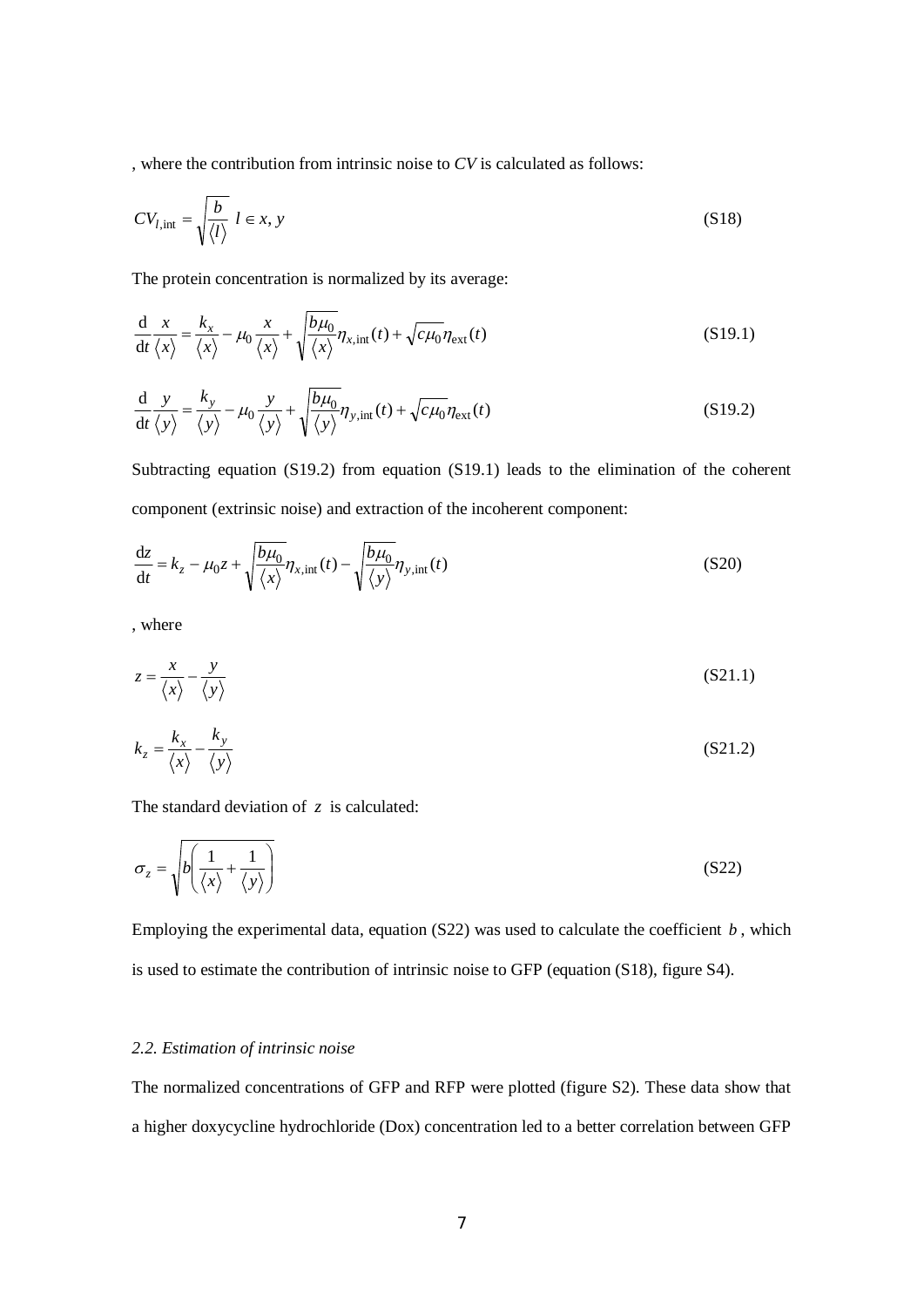and RFP (figure S2), which indicates the decreasing contribution of the incoherent component, intrinsic noise, with increasing GFP concentrations. The distribution of points perpendicular to the diagonal line corresponds to the incoherent component, the fluctuation of  $\zeta$  (figure S3(a)). The standard deviations of the distributions were calculated (figure S3(b)). Applying equation (S22) to each standard deviation resulted in the coefficient *b* (figure  $S_3(c)$ ), which exhibited an average of 0.013 (a.u.). Using equation (S18), the intrinsic noise causing the fluctuation in GFP concentration was constructed (figure S4). The result (slope) was consistent with that in the main text (broken line in figure 7), which verified our estimation of intrinsic noise.

## **3. Classification of extrinsic noise**

Although the many origins of extrinsic noise have not yet been identified completely, extrinsic noise has been systematically interpreted by dividing it into two categories: transmitted noise from upstream genes and global noise affecting all genes [6, 8]. The extrinsic noise of GFP consists of transmitted noises from RFP and global noise. Correspondingly, the extrinsic noise of RFP comprises transmitted noises from LacI and global noise. The degree of transmitted noise depends on the susceptibility of the network architecture, i.e. how much the expression of the downstream gene changes with alterations in the expression level of upstream gene [1, 3, 8]. If the susceptibility of the downstream gene to the upstream gene is strong enough, the transmitted noise from the upstream gene is then dominant over extrinsic noise [1, 8]. Protein concentrations of the upstream and downstream genes would exhibit a negative correlation, as the upstream gene represses the downstream gene because of the structure of the genetic circuit [8].

On the other hand, such susceptibility can be converted to insensitivity by adding IPTG at a full induction level. Consequently, the global noise serves as the leading factor causing fluctuation in protein concentration. In this case, the two protein concentrations should be positively correlated, regardless of the network architecture [8]. Because the purpose is to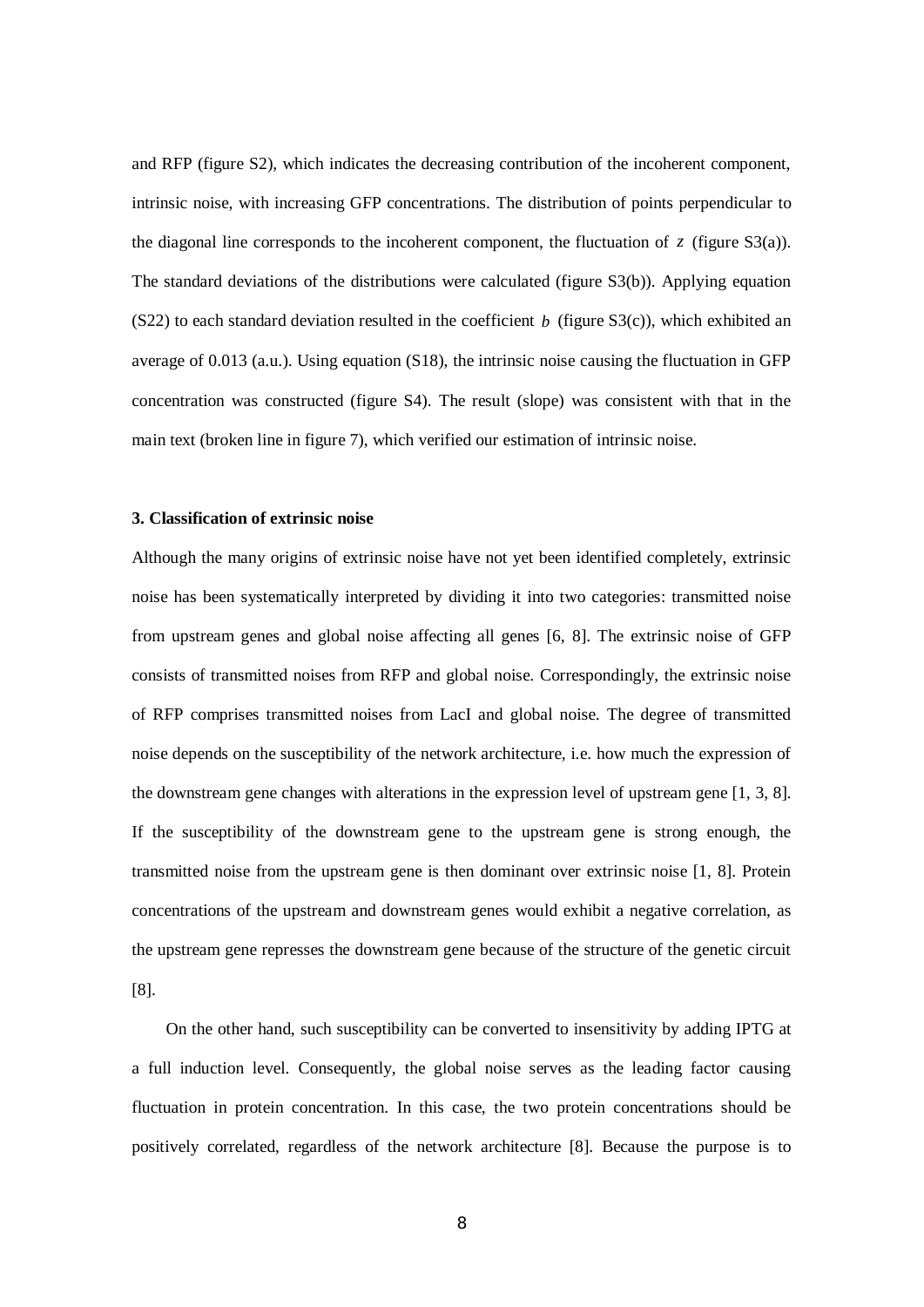isolate the potential source of global noise, IPTG was supplied at a full induction level to prevent the propagation of noise from upstream (RFP) to downstream (GFP), and to reduce the intrinsic noise in RFP expression, which plays a major role in the fluctuation in RFP concentration, to a negligible level. The positive correlation between GFP and RFP demonstrates that the possible transmitted noise from RFP to GFP was small enough to be ignored (figure S2). In addition, the magnitude of extrinsic noise of GFP was approximately equal to that of RFP, irrespective of whether gated or total cells are considered (figures S5 and S6, figure 7(a) and (b)). Taken together, the results indicate that most of the extrinsic noise of GFP and RFP was global noise [8].

#### **4. Derivation of models considering mRNA steps**

The deterministic formation of protein concentration including mRNA step is constructed as follows. Cell volume, *V* , grows exponentially within a single generation, which is learned from the experimental data that the cell length of the rod-shaped *E. coli* cells increases exponentially (figure 5(b)).

$$
\frac{dV}{dt} = \mu V \tag{S23}
$$

The abundance of biomass (*e. g.* DNA) in a single cell, *B* , which is essential to produce mRNA or protein, simultaneously increases exponentially, following the enlargement of the cell volume.

$$
\frac{dB}{dt} = \mu B \tag{S24}
$$

The abundance of mRNA in a single cell,  $m$ , is constantly produced from the biomass and degraded in a first-order rate.

$$
\frac{dm}{dt} = k_m B - \gamma_m m \tag{S25}
$$

, where  $k_m$  and  $\gamma_m$  are the rate constants for production and degradation respectively.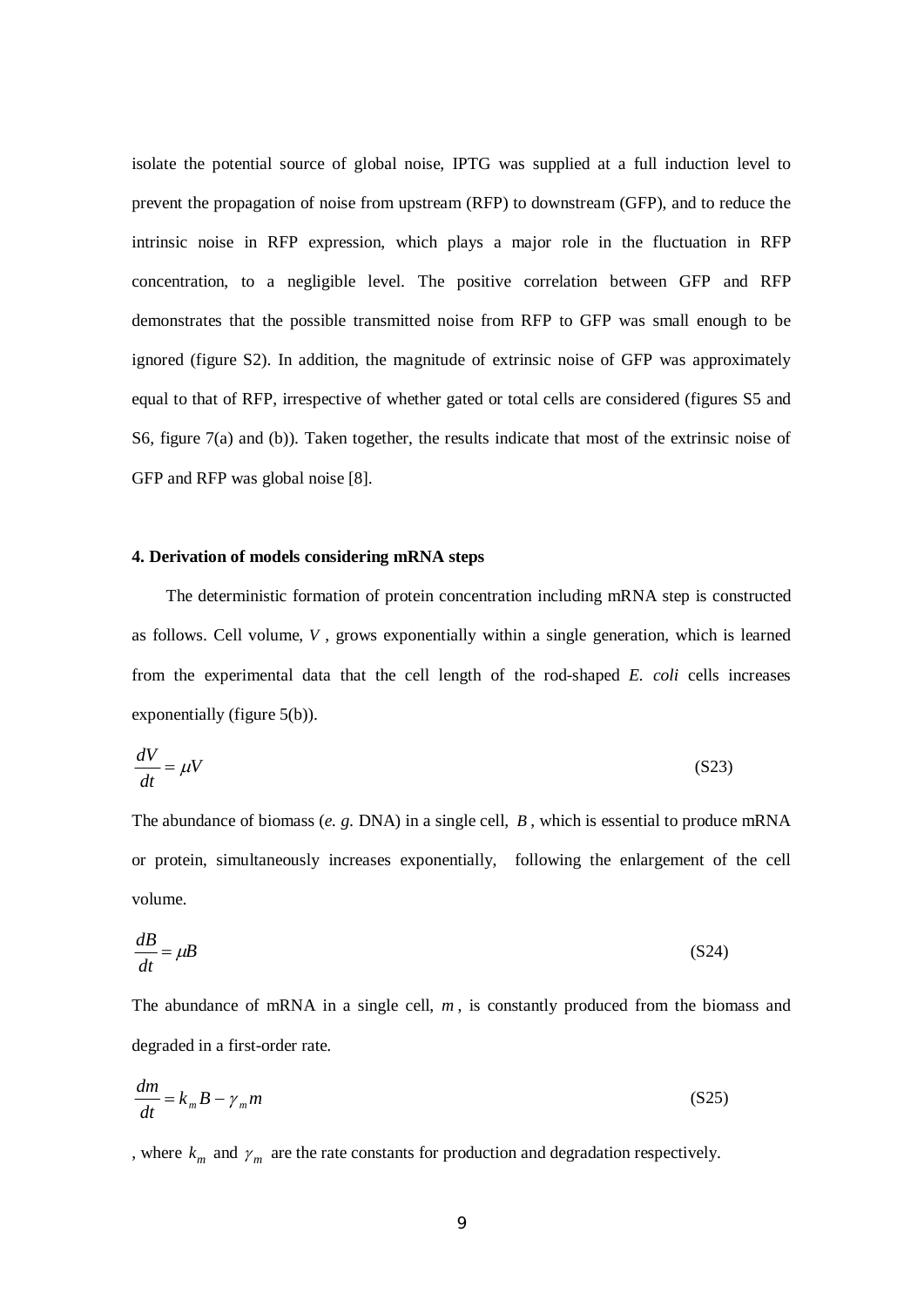Similarly, the abundance of protein in a single cell, *p* , is produced from mRNA with a constant rate and degraded in a first-order rate.

$$
\frac{dp}{dt} = k_p m - \gamma_p p \tag{S26}
$$

, where  $k_p$  and  $\gamma_p$  are rate constant for production and degradation, respectively.

The dynamics of the concentration of biomass, mRNA, and protein are derived from the above described conditions. The concentration of biomass is constant due to the coupling of biomass to the cell growth.

$$
\frac{d}{dt}\left(\frac{B}{V}\right) = \frac{1}{V}\frac{dB}{dt} - \frac{B}{V^2}\frac{dV}{dt} = 0
$$
\n(S27)

The steady concentration of biomass is described as follows.

$$
\frac{B}{V} = \frac{B_0}{V_0} \tag{S28}
$$

The dynamics of concentration of mRNA and protein are derived as follows.

$$
\frac{d}{dt}\left(\frac{m}{V}\right) = \frac{1}{V}\frac{dm}{dt} - \frac{m}{V^2}\frac{dV}{dt} = k_m\left(\frac{B_0}{V_0}\right) - \left(\gamma_m + \mu\right)\left(\frac{m}{V}\right)
$$
\n(S29)

$$
\frac{d}{dt}\left(\frac{p}{V}\right) = \frac{1}{V}\frac{dp}{dt} - \frac{p}{V^2}\frac{dV}{dt} = k_p \left(\frac{m}{V}\right) - \left(\gamma_p + \mu\right)\left(\frac{p}{V}\right)
$$
\n(S30)

Note that the decay rate of each concentration is characterized not only by the rate constant of degradation but also by that of dilution.

## *Case 1: long-lived protein synthesized from short-lived mRNA*

Lifetime of most proteins in bacterial cells is much longer than a generation time [10, 5]. On the other hand, their mRNAs are unstable and their lifetime is much shorter [2]. These proteins and their mRNAs obey the following rule.

$$
\gamma_m \gg \mu \gg \gamma_p \tag{S31}
$$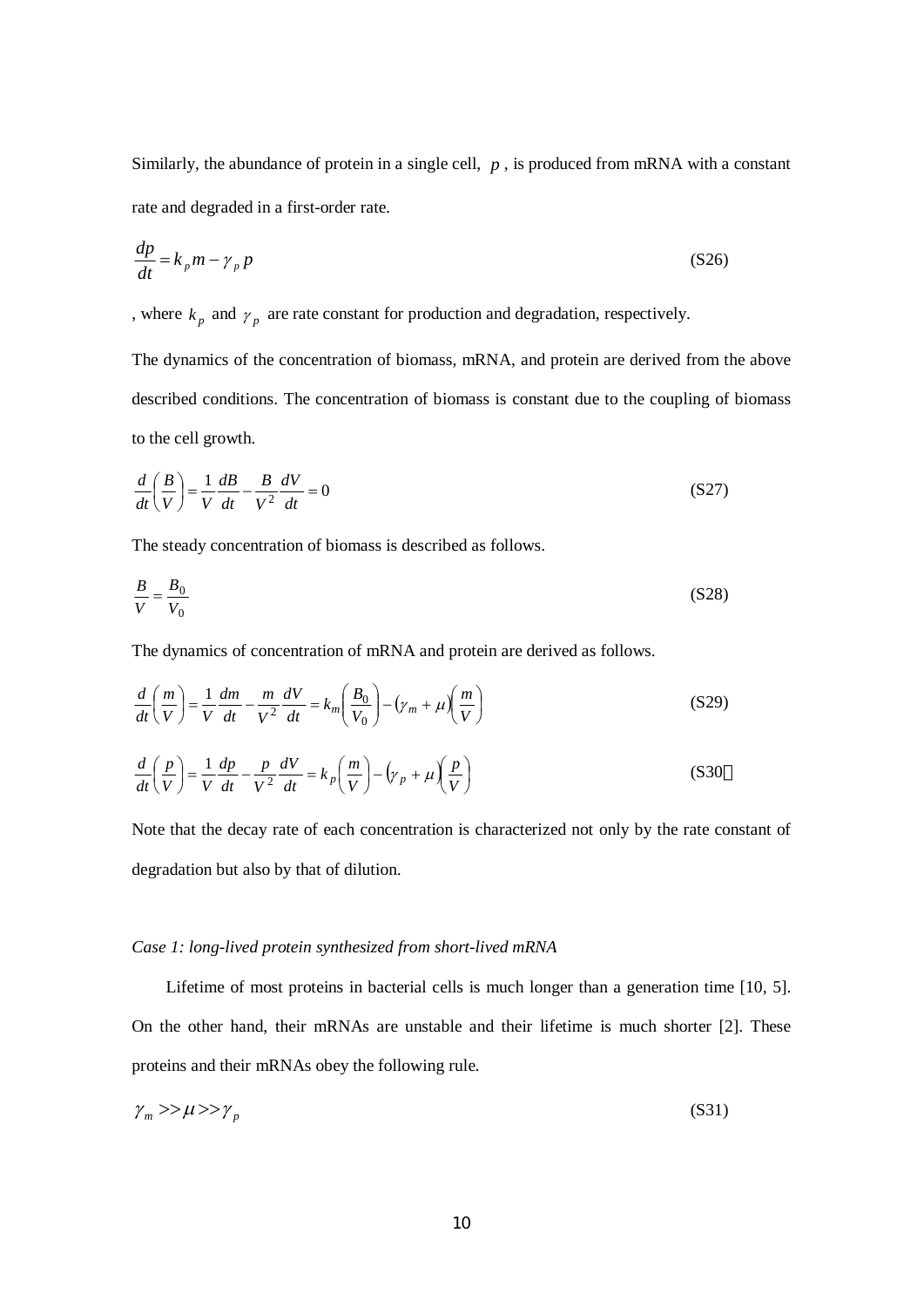Under this condition, the mRNA concentration approaches the steady concentration in a fast time scale relative to the protein concentration does. Thus, the equations (S29) and (S30) can be combined as follows.

$$
\frac{d}{dt}\left(\frac{m}{V}\right) \approx k_m \left(\frac{B_0}{V_0}\right) - \gamma_m \left(\frac{m}{V}\right) = 0
$$
\n(S32)

, where steady concentration of mRNA is derived as equation (S33).

$$
\left. \frac{m}{V} \right|_{st} = \frac{k_m}{\gamma_m} \left( \frac{B_0}{V_0} \right) \tag{S33}
$$

The temporal change of protein concentration under the steady state of mRNA concentration is described as follows.

$$
\frac{d}{dt}\left(\frac{p}{V}\right)\Big|_{\left(\frac{m}{V}\right)\Big|_{st}} = k_p \left(\frac{m}{V}\right)\Big|_{st} - \mu \left(\frac{p}{V}\right) = k_p \frac{k_m}{\gamma_m} \left(\frac{B_0}{V_0}\right) - \mu \left(\frac{p}{V}\right)
$$
\n(S34)

Equation (S34) implies that the production rate is constant when being considered as a single term and the decay rate is determined only by the cell growth rate. Thus, it can be simplified as equation (S35) under the condition of equation (36).

$$
\frac{dx}{dt} = \frac{d}{dt} \left(\frac{p}{V}\right)_{\left(\frac{m}{V}\right)_{st}} = k_x - \mu x
$$
\n(S35)

$$
k_x \equiv k_p \frac{k_m}{\gamma_m} \left(\frac{B_0}{V_0}\right) \tag{S36}
$$

It leads to equation (1) in the main text. The verification of the equation is experimentally examined as well in the main text. The steady protein concentration is shown in equation (S37).

$$
x_{st} = \left(\frac{p}{V}\right)_{st} = \frac{k_p k_m}{\mu \gamma_m} \left(\frac{B_0}{V_0}\right) = \frac{k_x}{\mu}
$$
 (S37)

*Case 2: long-lived protein synthesized from long-lived mRNA*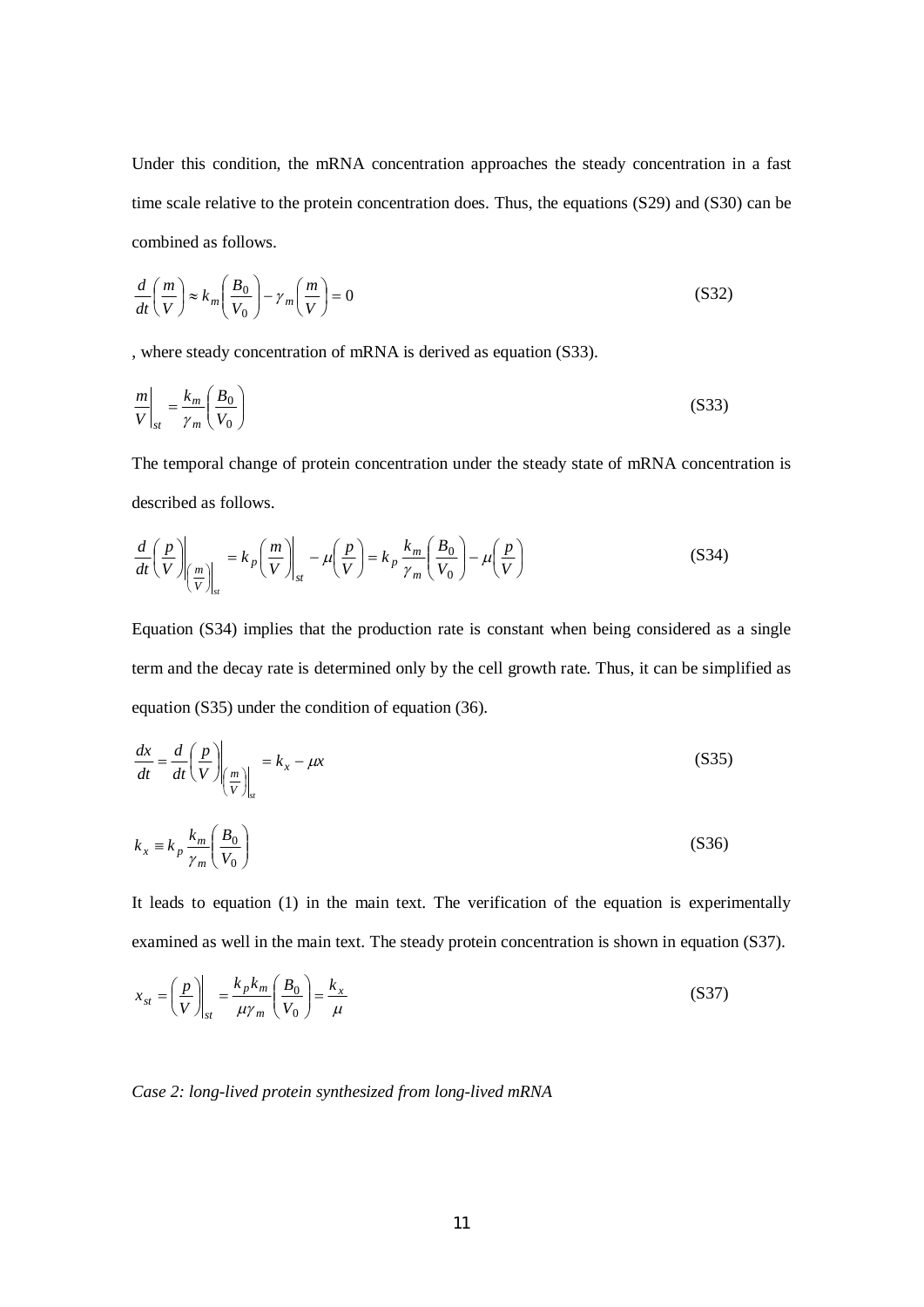In this case, the degradation rate of protein and mRNA is smaller than the cell growth rate (equation (S38). Thus, temporal change of each concentration can be approximately described as equations (S39) and (S40).

$$
\mu \gg \gamma_m, \gamma_p \tag{S38}
$$

$$
\frac{d}{dt}\left(\frac{m}{V}\right) \approx k_m \left(\frac{B_0}{V_0}\right) - \mu \left(\frac{m}{V}\right) \tag{S39}
$$

$$
\frac{d}{dt}\left(\frac{p}{V}\right) \approx k_p \left(\frac{m}{V}\right) - \mu \left(\frac{p}{V}\right) \tag{S40}
$$

This means that the temporal change in protein concentration is more complicated because the time scale of temporal change in mRNA concentration is slow, in turn, leads to a much slower protein step. However, when the steady state and its neighbourhood are considered, equation (S40) can be simplified as follows.

$$
\frac{d}{dt}\left(\frac{m}{V}\right) \approx k_m \left(\frac{B_0}{V_0}\right) - \mu \left(\frac{m}{V}\right) = 0\tag{S41}
$$

$$
\frac{d}{dt}\left(\frac{p}{V}\right)_{st} \approx k_p \left(\frac{m}{V}\right)_{st} - \mu \left(\frac{p}{V}\right) \quad (=0)
$$
\n(S42)

This equation can be simplified as well as that in case 1.

$$
\frac{dx}{dt} = \frac{d}{dt} \left(\frac{p}{V}\right)_{st} = k_p \frac{k_m}{\mu} \left(\frac{B_0}{V_0}\right) - \mu \left(\frac{p}{V}\right) = k_x - \mu x
$$
\n(S43)

, where

$$
k_x \equiv k_p \frac{k_m}{\mu} \left( \frac{B_0}{V_0} \right) \tag{S44}
$$

Thus, it gives equation (1) as well.

The steady protein concentration is given as equation (S45).

$$
x_{st} = \left(\frac{p}{V}\right)_{st} = \frac{k_p k_m}{\mu^2} \left(\frac{B_0}{V_0}\right)
$$
 (S45)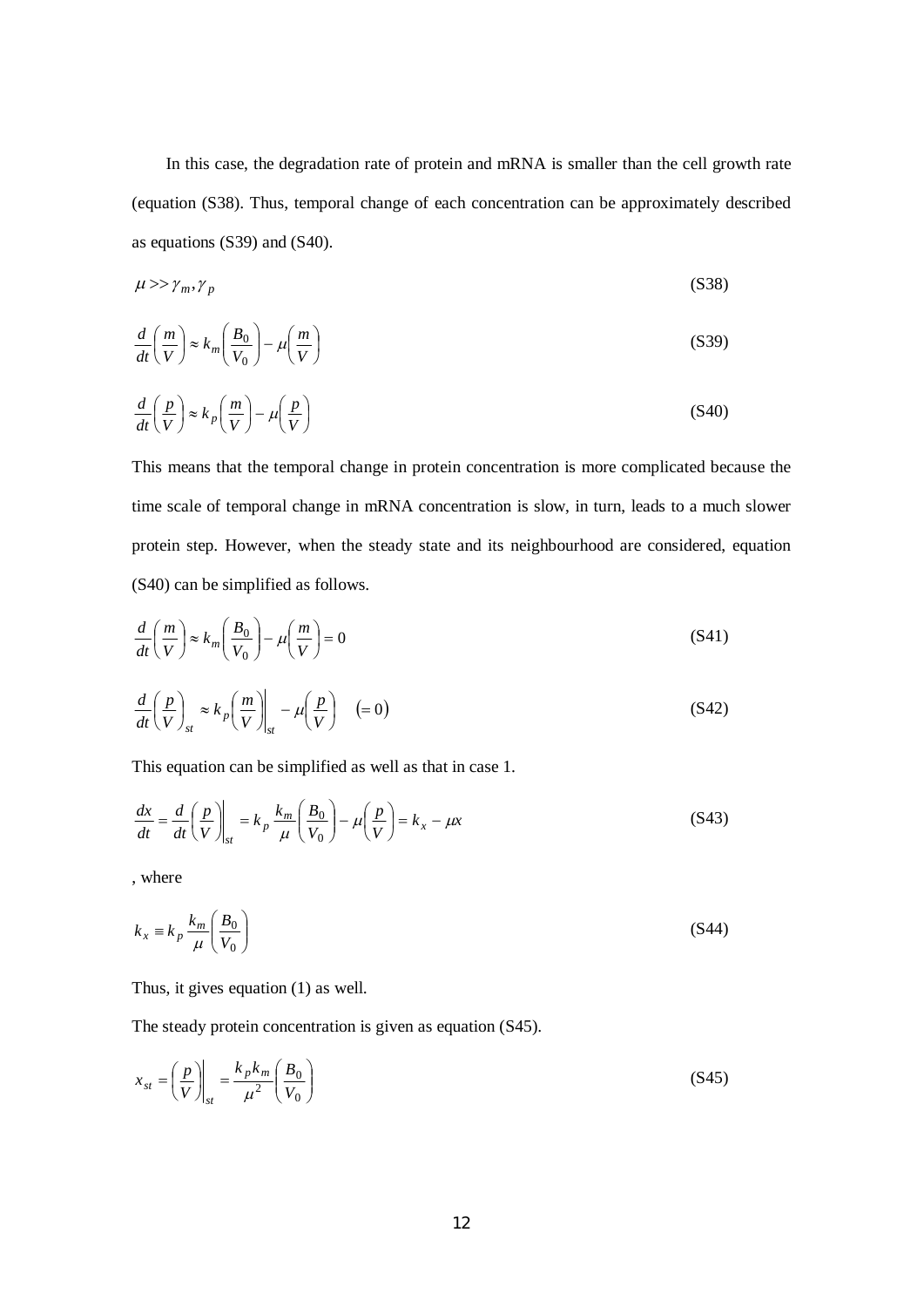As shown, the format of maintaining protein concentration at the steady state is captured by equation (1) either in case 1 or 2. Here, production rate (or steady concentration) of protein increases with lifetime of mRNA until it comes close to generation time as shown in equation (S36) and (S44) (or equation (S37) and (S45)). Note that production rate,  $k_x$ , estimated in the main text including this effect of the lifetime of mRNA.

Furthermore, mRNA steps play a role in defining the magnitude of intrinsic noise that contributes to the fluctuation of protein concentration [7, 11]. The stochastic model, equation (A1), is from deterministic model, equation (1). Diffusion constant of intrinsic noise is completely interpreted by considering mRNA step as following described. The stochastic model of intrinsic noise in protein concentration is characterized by the expansion of the deterministic equations (S29) and (S30).

$$
\frac{d}{dt}\left(\frac{m}{V}\right) = k_m \left(\frac{B_0}{V_0}\right) - \left(\gamma_m + \mu\right)\left(\frac{m}{V}\right) + \eta_{m,\text{int}}(t)
$$
\n(S46)

$$
\frac{d}{dt}\left(\frac{p}{V}\right) = k_p \left(\frac{m}{V}\right) - \left(\gamma_p + \mu\right)\left(\frac{p}{V}\right) + \eta_{p,\text{int}}(t)
$$
\n(S47)

, where  $\eta_{m,\text{int}}(t)$  and  $\eta_{p,\text{int}}(t)$  represent intrinsic noise in mRNA and protein steps respectively. They are introduced by white noise sources using the following statistics:

$$
\langle \eta_{i,\text{int}}(t) \rangle = 0 \tag{S48}
$$

$$
\langle \eta_{i,\text{int}}(t)\eta_{i,\text{int}}(t')\rangle = 2D_{i,\text{int}}\delta(t-t')
$$
\n(S49)

 $i \in m, p$ 

, where  $D_{i, \text{int}}$  represents the diffusion constant and  $\delta$  is the Dirac delta function.

The mean mRNA concentration at the steady state is derived from equation (S46).

$$
\left\langle \left(\frac{m}{V}\right)\right\rangle_{st} = \frac{k_m}{\gamma_m + \mu} \tag{S50}
$$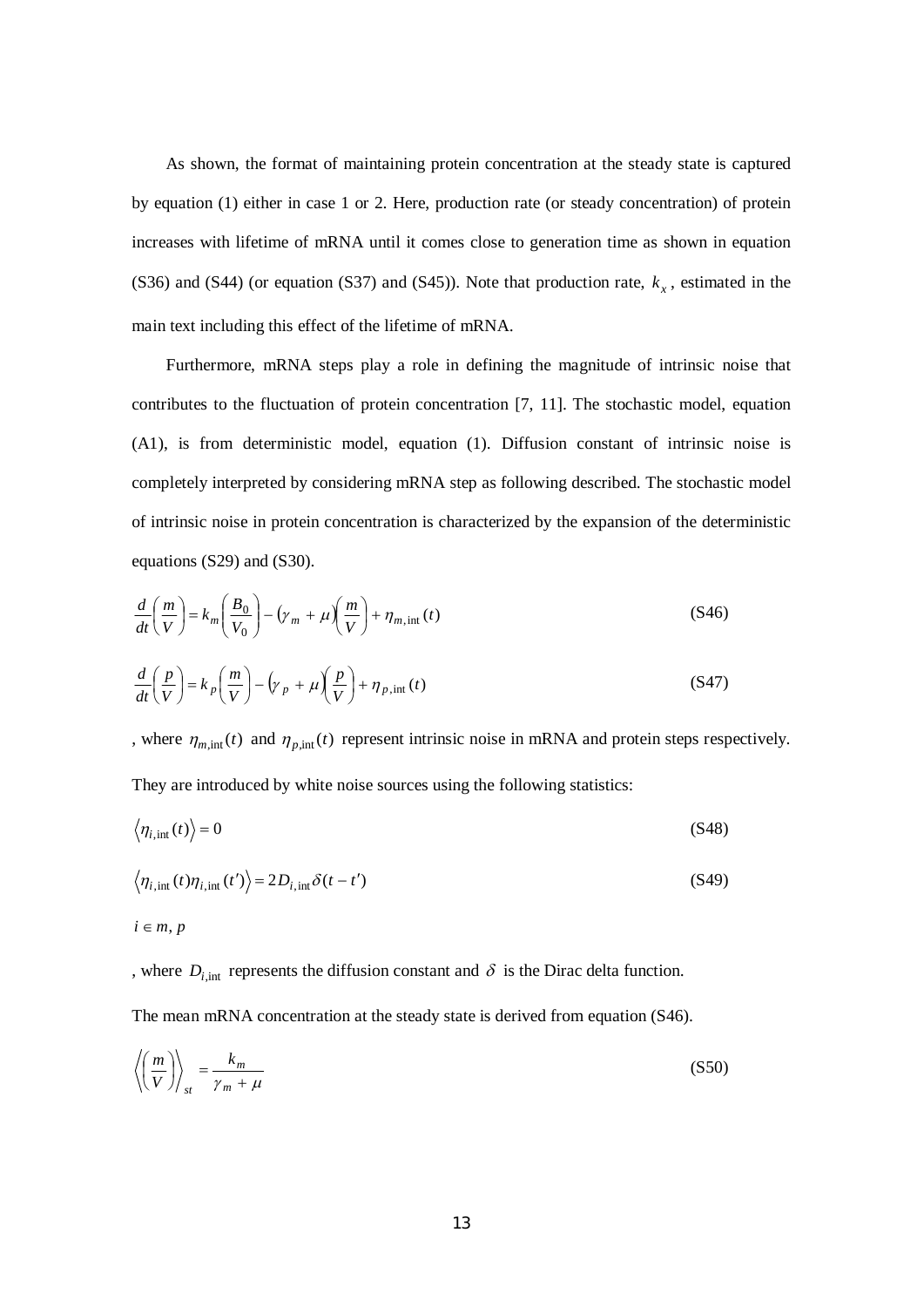When the fluctuation is around the steady state as shown in equation (S51), it gives equation (S52).

$$
\left(\frac{m}{V}\right) = \left\langle \left(\frac{m}{V}\right)\right\rangle_{st} + \delta\left(\frac{m}{V}\right) \tag{S51}
$$

$$
\frac{d}{dt}\delta\left(\frac{m}{V}\right) = -\left(\gamma_m + \mu\right)\delta\left(\frac{m}{V}\right) + \eta_{m,\text{int}}(t)
$$
\n(S52)

Fourier-transforming of equation (S52) results in equation (S53).

$$
\delta\left(\frac{\hat{m}}{V}\right) = \frac{\hat{\eta}_{m,\text{int}}}{\gamma_m + \mu + i\omega} \tag{S53}
$$

, where hats denotes variables evaluated in Fourier space.

Note that power specter of white noise gives equation (S54).

$$
\left\langle \left| \hat{\eta}_{m,\text{int}} \right|^2 \right\rangle = 2D_{m,\text{int}} \tag{S54}
$$

The steady state variance of mRNA concentration around average is obtained by squaring, averaging and transforming back according to the Wiener-Khinchine theorem.

$$
\left\langle \delta \left( \frac{m}{V} \right)^2 \right\rangle = \int \frac{d\omega}{2\pi} \frac{2D_{m,\text{int}}}{\left(\gamma_m + \mu\right)^2 + \omega^2} = \frac{D_{m,\text{int}}}{\gamma_m + \mu}
$$
\n(S55)

By imposing Poisson statistics as shown in equation (S56) results in equation (S57) and (S58).

$$
\left\langle \delta \left( \frac{m}{V} \right)^2 \right\rangle = \left\langle \left( \frac{m}{V} \right) \right\rangle \tag{S56}
$$

$$
D_{m,\text{int}} = k_m \tag{S57}
$$

$$
D_{p,\text{int}} = \frac{k_p k_m}{\gamma_m + \mu} \tag{S58}
$$

Fluctuation of protein concentration comprising that of mRNA concentration (equation (S51)) around the steady state, as shown in equation (S59), gives equation (S60). The following Fourier-transforming leads to equation (S61) and (S62).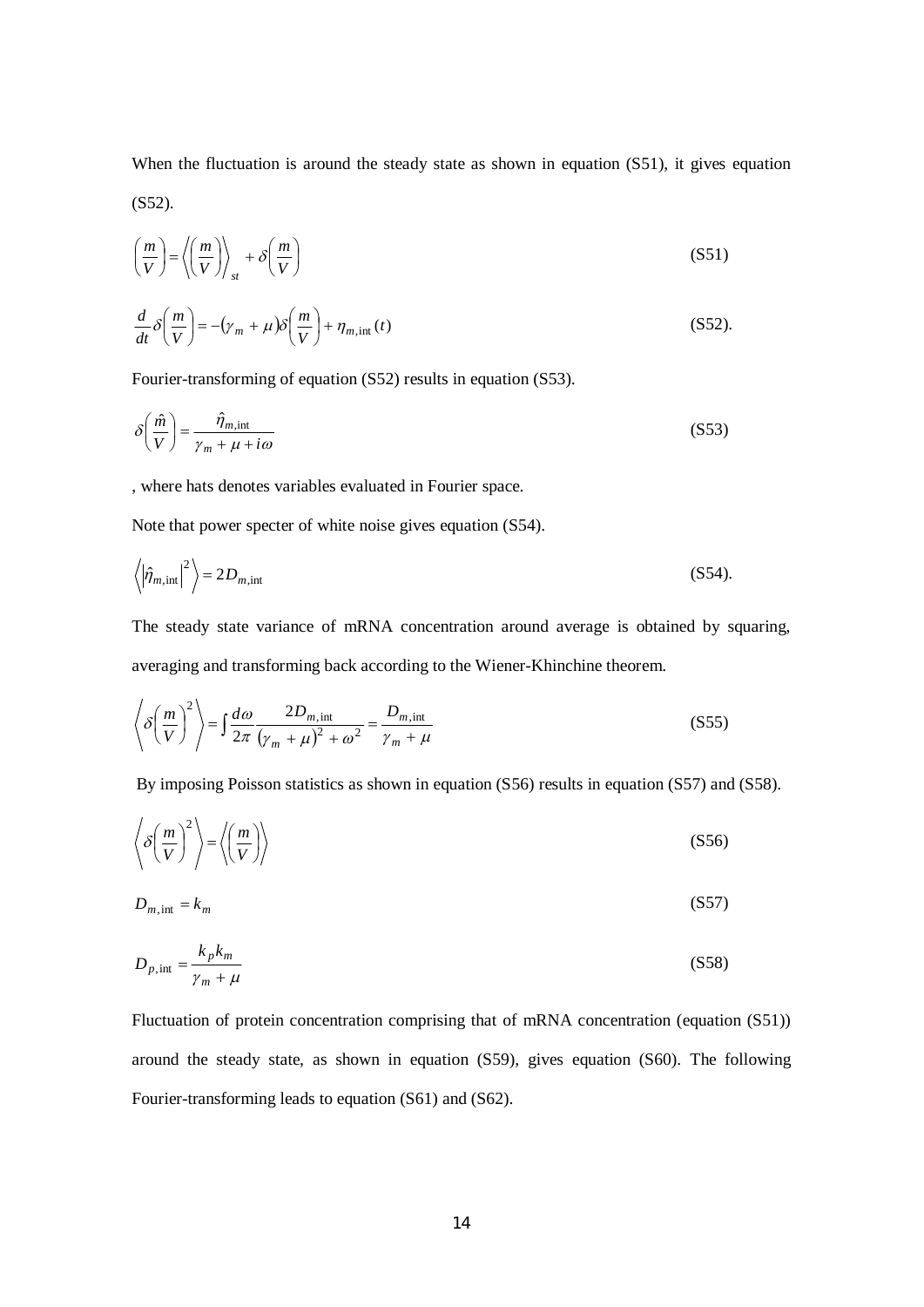$$
\frac{d}{dt}\left(\left\langle \left(\frac{p}{V}\right)\right\rangle_{st} + \delta\left(\frac{p}{V}\right)\right) = k_p \left(\left\langle \left(\frac{m}{V}\right)\right\rangle_{st} + \delta\left(\frac{m}{V}\right)\right) - \left(\gamma_p + \mu\left(\left\langle \left(\frac{p}{V}\right)\right\rangle_{st} + \delta\left(\frac{p}{V}\right)\right) + \eta_{p,\text{int}}(t)
$$
\n(S59)

$$
\frac{d}{dt}\delta\left(\frac{p}{V}\right) = k_p \delta\left(\frac{m}{V}\right) - \left(\gamma_p + \mu\right)\delta\left(\frac{p}{V}\right) + \eta_{p,\text{int}}(t)
$$
\n(S60)

$$
\delta\left(\frac{\hat{p}}{V}\right) = \frac{1}{\gamma_p + \mu + i\omega} \left(\hat{\eta}_{p,\text{int}} + k_p \delta\left(\frac{\hat{m}}{V}\right)\right) = \frac{1}{\gamma_p + \mu + i\omega} \left(\hat{\eta}_{p,\text{int}} + \frac{k_p \hat{\eta}_{m,\text{int}}}{\gamma_m + \mu + i\omega}\right)
$$
(S61)

$$
\left\langle \delta \left( \frac{p}{V} \right)^2 \right\rangle = \int \frac{d\omega}{2\pi} \frac{1}{\left( \gamma_p + \mu \right)^2 + \omega^2} \left( 2D_{p,\text{int}} + \frac{2k_p^2 D_{m,\text{int}}}{\left( \gamma_m + \mu \right)^2 + \omega^2} \right) = \left\langle \left( \frac{p}{V} \right) \right\rangle \left( 1 + \frac{k_p}{\gamma_m + \gamma_p + 2\mu} \right)
$$
\n(S62).

The relative fluctuation (CV) of protein concentration, which derived from intrinsic noise, is derived as follows, including mRNA step.

$$
CV_{x,\text{int}} \equiv \frac{\sigma_p}{\left\langle \left(\frac{p}{V}\right) \right\rangle} \equiv \frac{\sqrt{\left\langle \delta \left(\frac{p}{V}\right)^2 \right\rangle}}{\left\langle \left(\frac{p}{V}\right) \right\rangle} = \frac{b}{\sqrt{\left\langle \left(\frac{p}{V}\right) \right\rangle}} = \sqrt{\frac{b}{\left\langle x \right\rangle}}
$$
(S63)

, where

$$
b = 1 + \frac{k_p}{\gamma_m + \gamma_p + 2\mu} \tag{S64}
$$

It is identical to the intrinsic contribution described in equation (A5.3) (or equation (S18)) derived from equation (A1). Equation (S64) indicates that magnitude of intrinsic noise increases along with the lifetime of mRNA. Most mRNAs satisfies the condition in equation (S65), which results in equation (S66).

$$
\gamma_m \gg \mu, \gamma_p \tag{S65}
$$

$$
b \approx 1 + \frac{k_p}{\gamma_m} \approx \frac{k_p}{\gamma_m} \tag{S66}
$$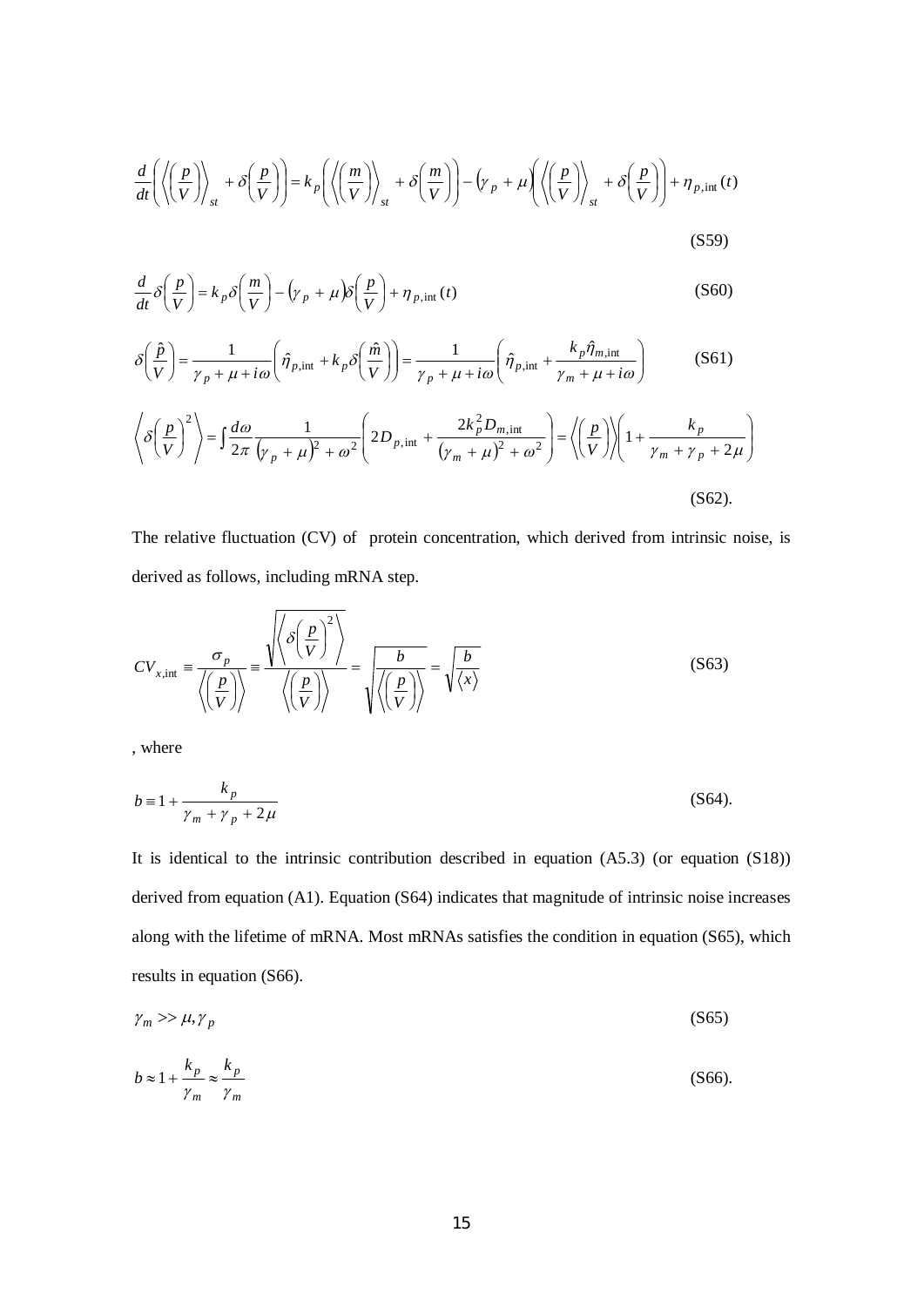*b* is called as burst size and represents the number of protein synthesized from a single mRNA during the lifetime of mRNA. Note that magnitude of intrinsic noise, *b*, estimated in the main text counts this effect of the lifetime of mRNA.

## **Supplementary references**

- [1] Becskei A, Kaufmann B B and van Oudenaarden A 2005 Contributions of low molecule number and chromosomal positioning to stochastic gene expression *Nat Genet* **37** 937-44
- [2] Bernstein J A, Khodursky A B, Lin P H, Lin-Chao S and Cohen S N 2002 Global analysis of mRNA decay and abundance in Escherichia coli at single-gene resolution using two-color fluorescent DNA microarrays *Proc Natl Acad Sci U S A* **99** 9697-702
- [3] Dunlop M J, Cox R S, 3rd, Levine J H, Murray R M and Elowitz M B 2008 Regulatory activity revealed by dynamic correlations in gene expression noise *Nat Genet*
- [4] Elowitz M B, Levine A J, Siggia E D and Swain P S 2002 Stochastic gene expression in a single cell *Science* **297** 1183-6
- [5] Nath K and Koch A L 1970 Protein degradation in Escherichia coli. I. Measurement of rapidly and slowly decaying components *J Biol Chem* **245** 2889-900
- [6] Newman J R, Ghaemmaghami S, Ihmels J, Breslow D K, Noble M, DeRisi J L and Weissman J S 2006 Single-cell proteomic analysis of S. cerevisiae reveals the architecture of biological noise *Nature* **441** 840-6
- [7] Ozbudak E M, Thattai M, Kurtser I, Grossman A D and van Oudenaarden A 2002 Regulation of noise in the expression of a single gene *Nat Genet* **31** 69-73
- [8] Pedraza J M and van Oudenaarden A 2005 Noise propagation in gene networks *Science* **307** 1965-9
- [9] Risken H 1989 The Fokker-Planck Equations *Berlin Hiedelberg New York: Springer*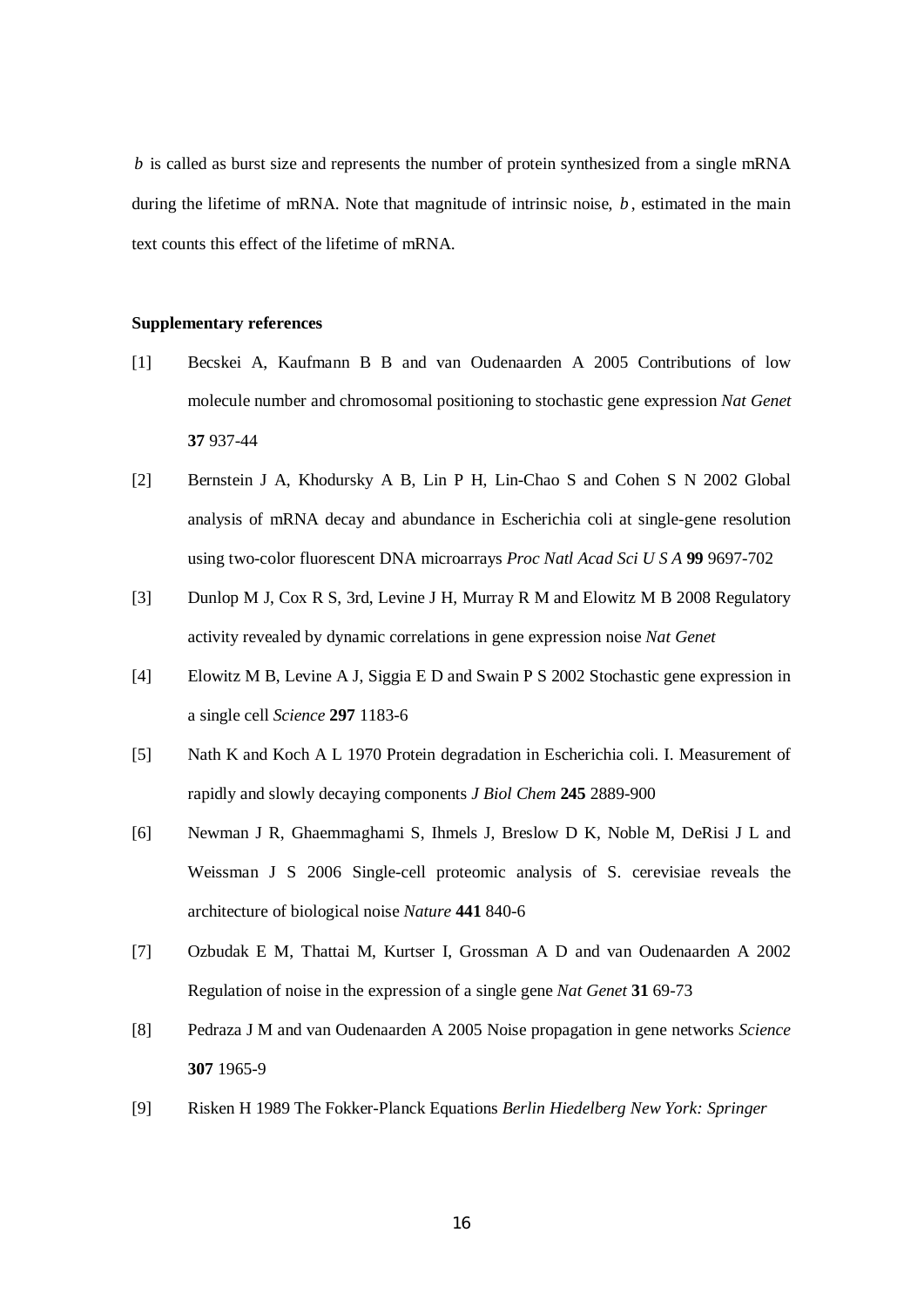- [10] Rosenfeld N, Elowitz M B and Alon U 2002 Negative autoregulation speeds the response times of transcription networks *J Mol Biol* **323** 785-93
- [11] Yu J, Xiao J, Ren X, Lao K and Xie X S 2006 Probing gene expression in live cells, one protein molecule at a time *Science* **311** 1600-3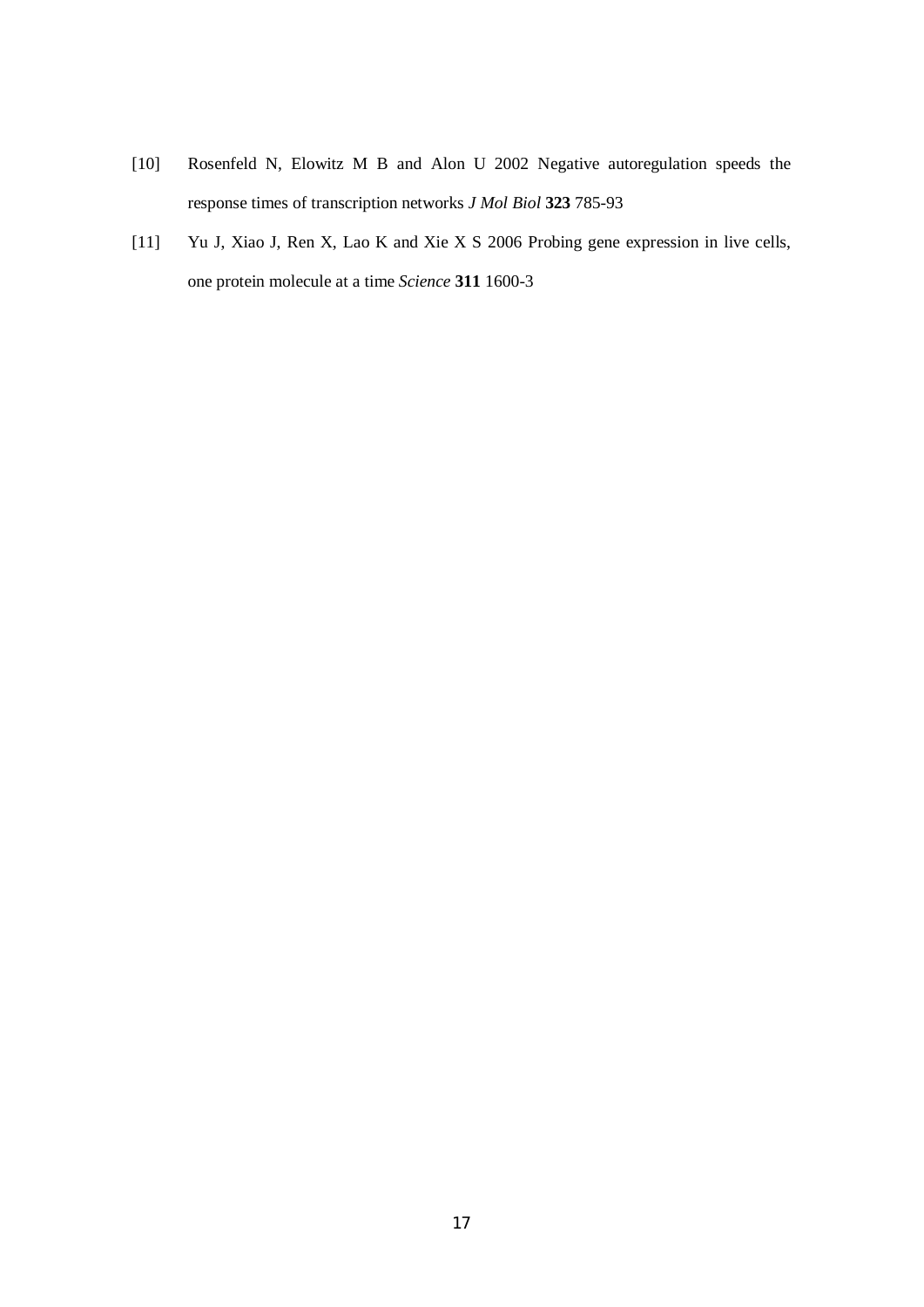## **Supplementary figure legends**

**Figure S1.** Steady-state distributions of white noise limit and slow noise limit. The steady-state distributions obtained from the slow noise limit (equation (S7), solid line) and the white noise limit (equation (S10), broken line) are plotted. The parameters are as follows:  $k<sub>r</sub> = 0.11$  a.u.,  $\mu_0$  = 0.35 h<sup>-1</sup>,  $D_\mu$  = 0.0018 h<sup>-1</sup> and  $\sigma_\mu^2$  = 0.002 h<sup>-2</sup>, which were calculated from experimental observations (figures 4 and 5). The *CV* values of the distribution are 14% (solid line) and 7.4% (broken line), respectively.

**Figure S2.** Correlations between GFP and RFP concentrations. Concentrations of GFP and RFP were measured in the presence of different concentrations of Dox: (a) 16.7 nM, (b) 22.5 nM, (c) 33.7 nM (d), 45 nM and (e) 113 nM. The correlation coefficients between GFP and RFP concentrations are shown at the bottom left of each panel.

**Figure S3.** Incoherent component isolated from fluctuating protein concentration. (a) Distribution of the incoherent component, *z*, in the presence of Dox at various concentrations (inset). (b) Standard deviations calculated from the relative distributions. (c) Coefficient *b* determined from the standard deviation by fitting equation (S22). The average value of coefficient  $b$  is 0.016 (a.u.).

**Figure S4.** Intrinsic noise estimated by correlation analysis. Applying the coefficient *b* to equation (S18) provided the magnitude of the intrinsic noise at different Dox concentrations (closed circles). The dynamics of intrinsic noise (broken line) was derived using the average of *b* , which was consistent with that derived using gated cells, as shown in figure 7.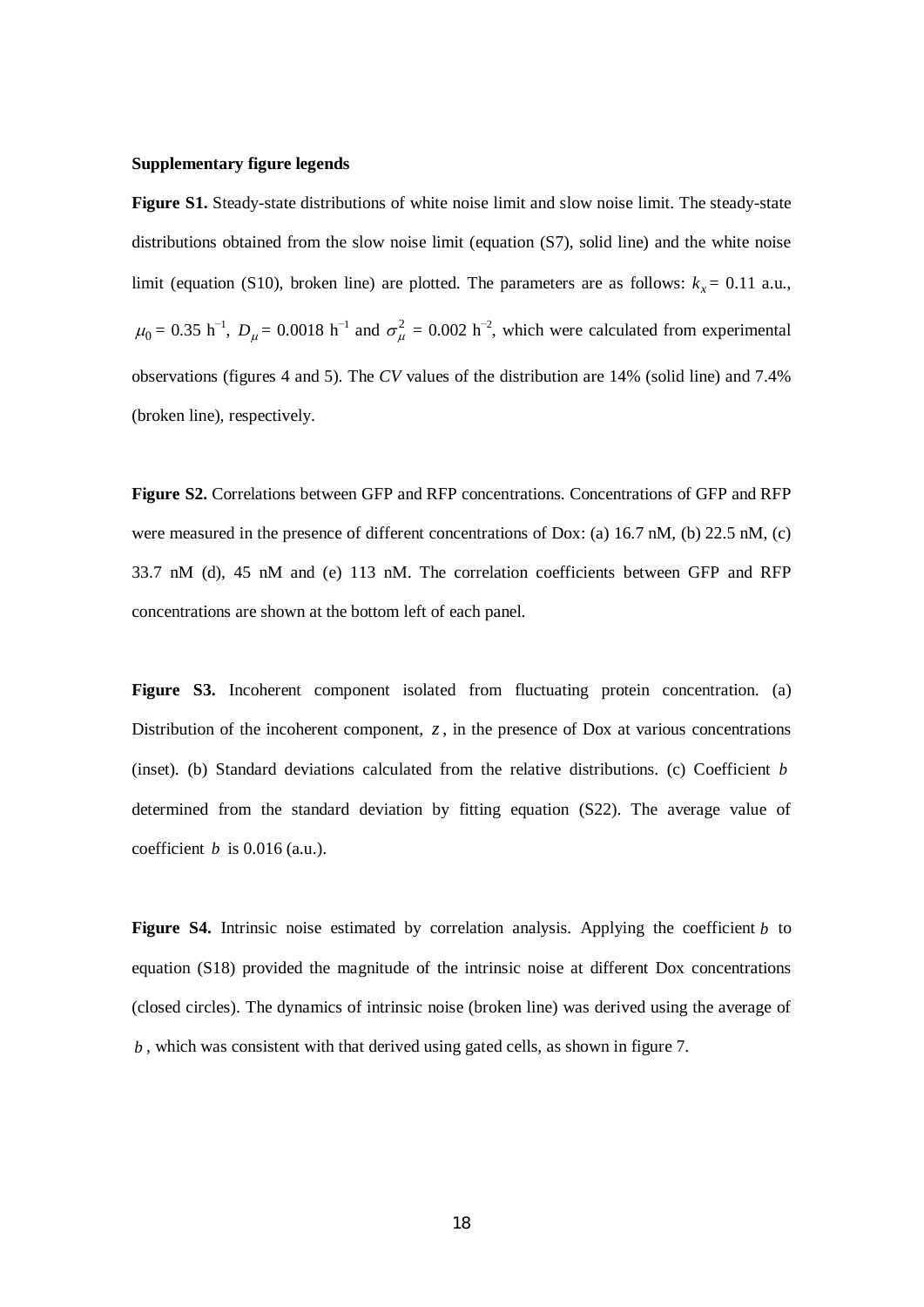**Figure S5.** Fluctuation in GFP concentration of restrictively gated cells. A restrictively narrow gate generated a cell population of a specific volume (a). Fluctuation in GFP concentration of gated cells was plotted against the mean ((b), grey circles). Extrinsic noise persists despite the gate region being narrow. The other circles are replots of figure 3(b).

**Figure S6.** Fluctuation in RFP concentration compared with average GFP concentration. The fluctuation in RFP concentration, i.e. the *CV* of the steady-state distribution, was constant (closed squares) regardless of GFP concentration, and was of the same magnitude as that in GFP concentration (closed circles). A similar result was obtained for gated cells (open circles and open squares).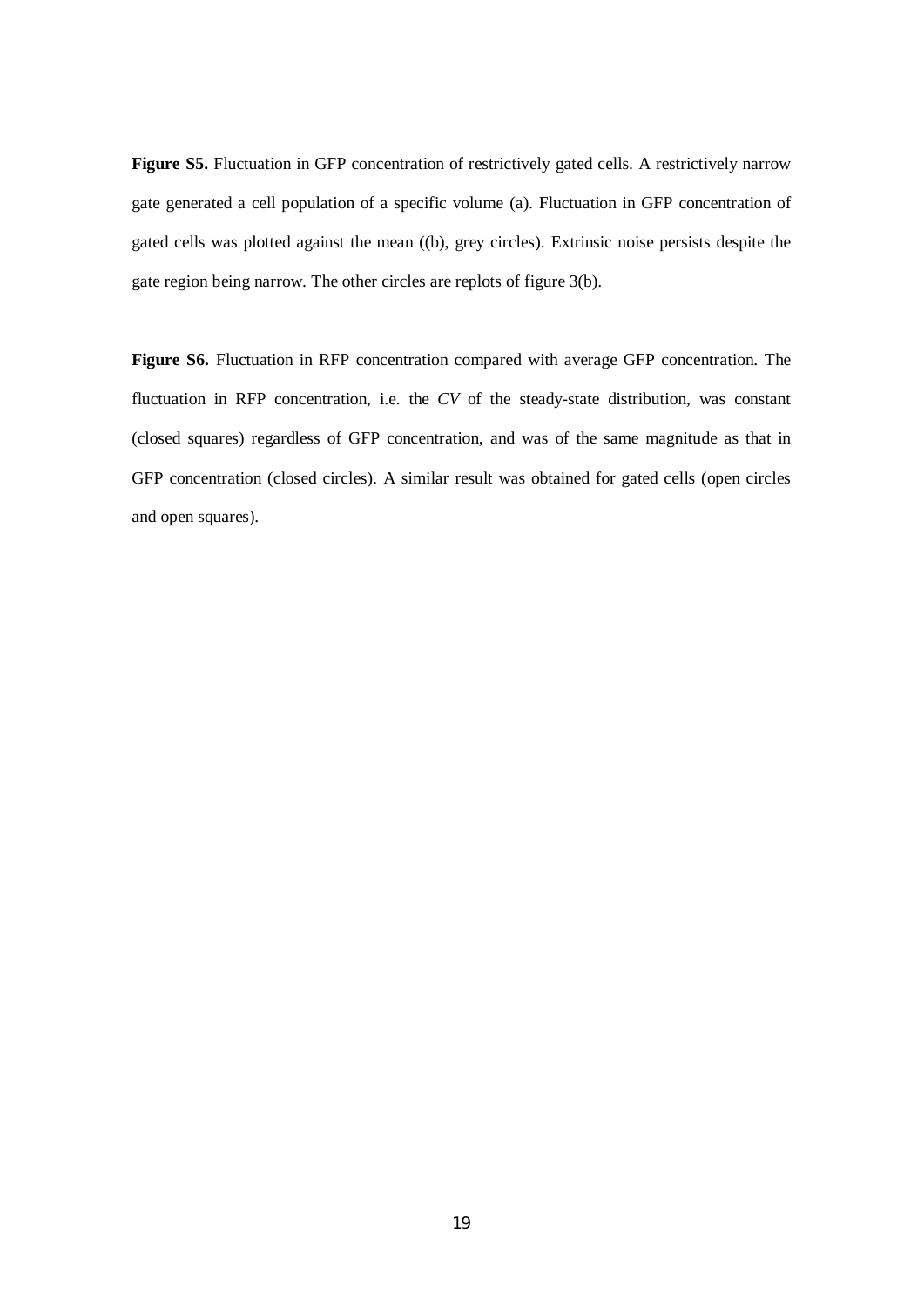

GFP concentration, x (Green FI/ FSC)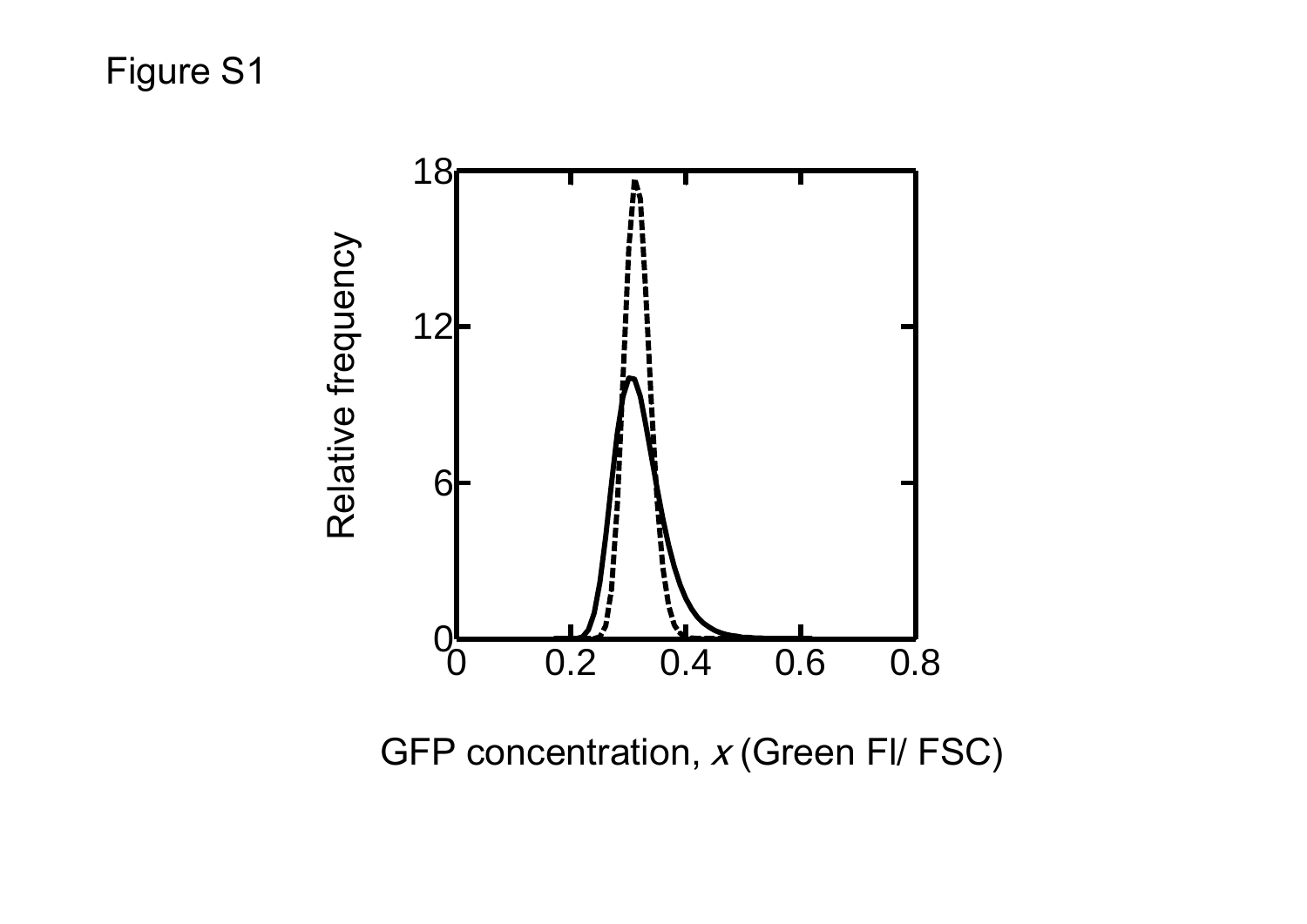

Normalized GFP concentration (a.u.)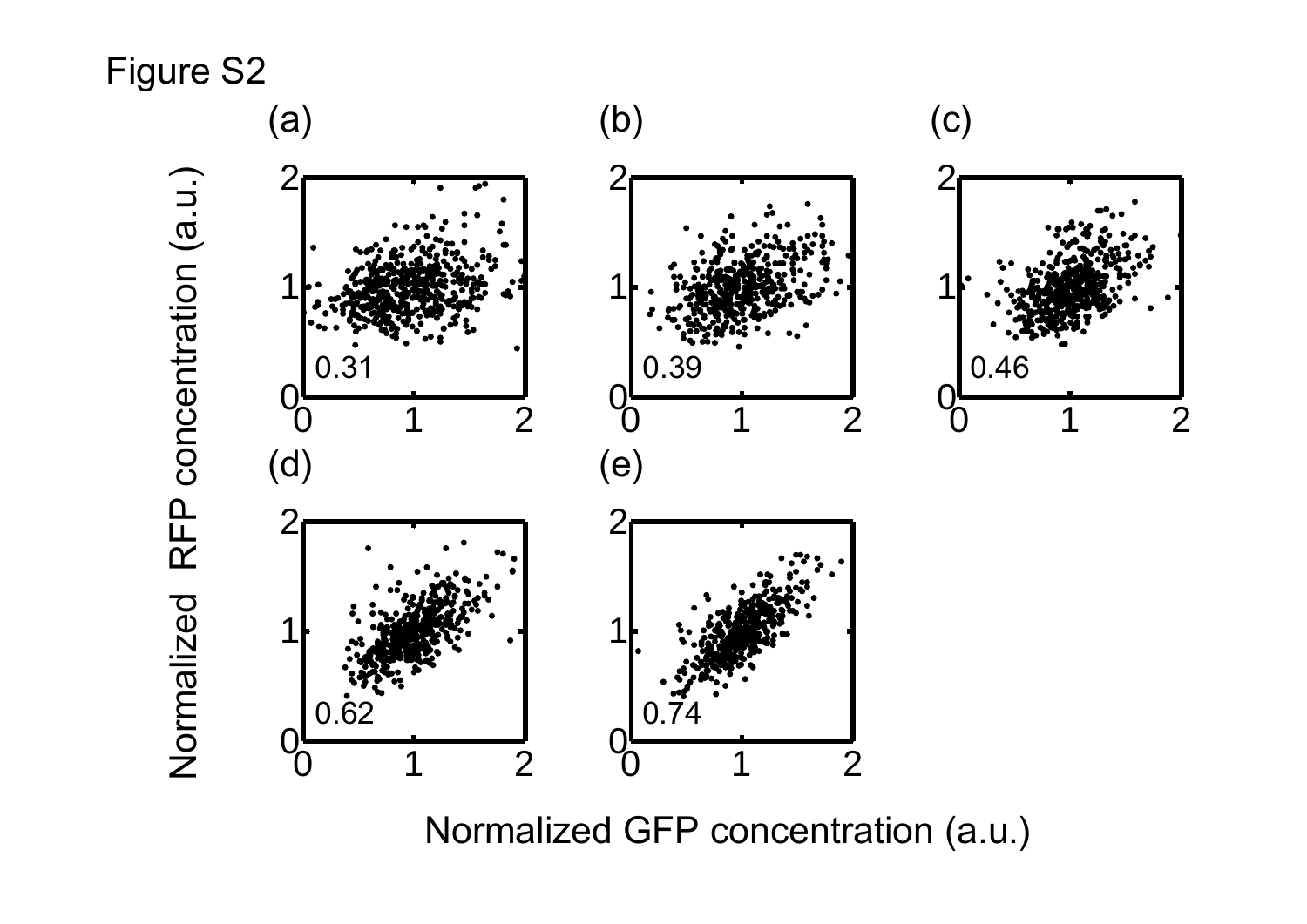

(b)

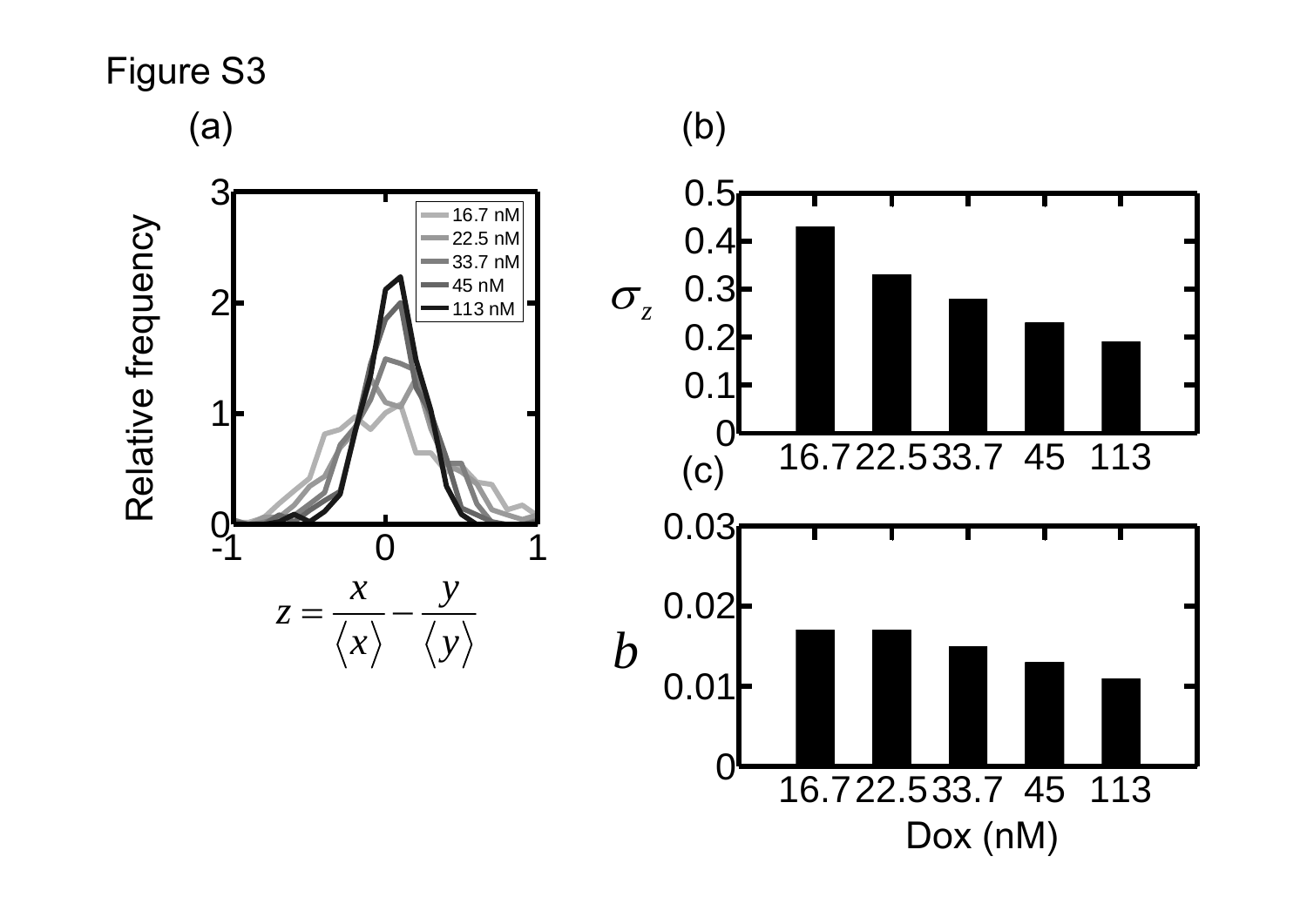

GFP concentration (Green Fl/ FSC)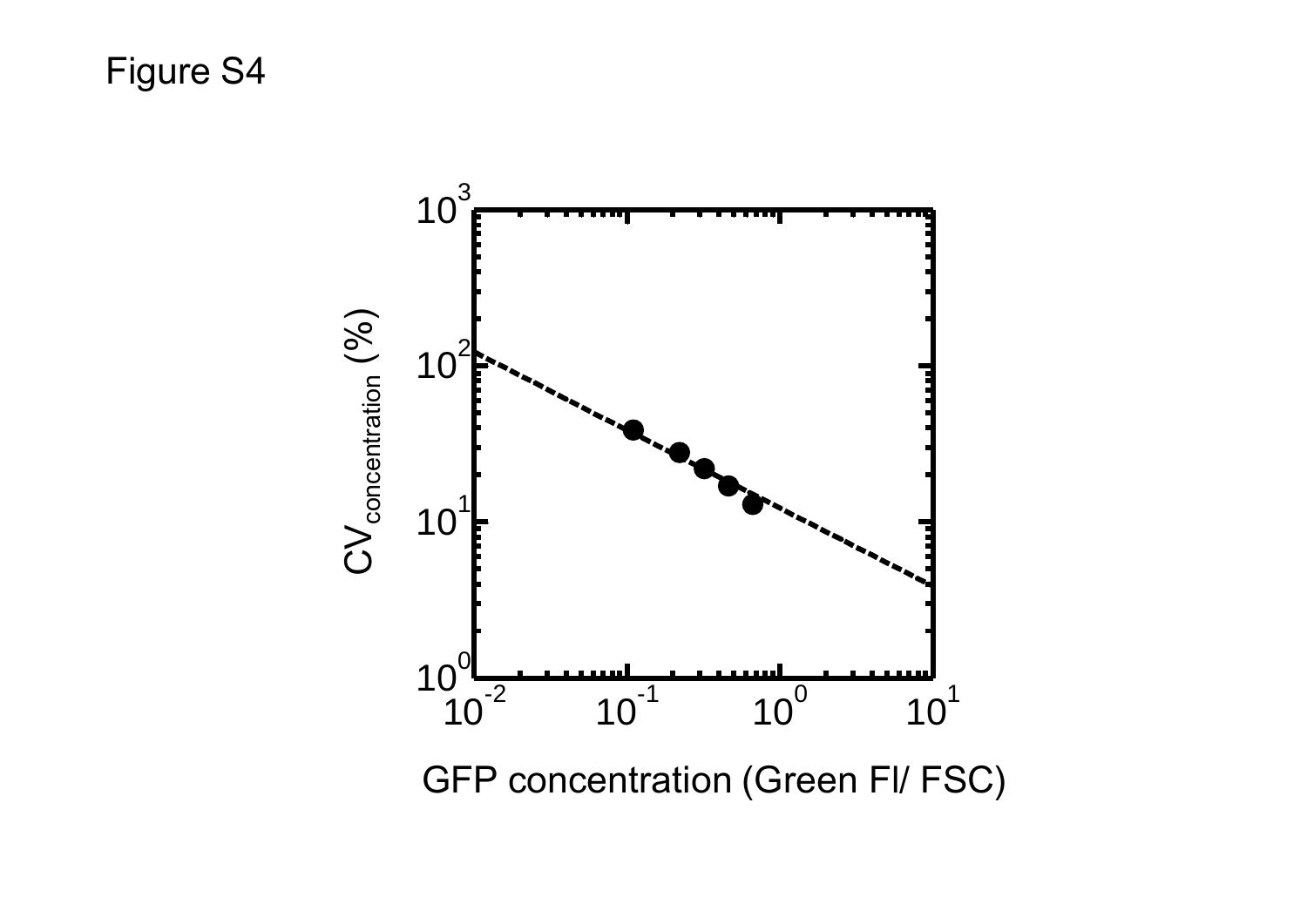